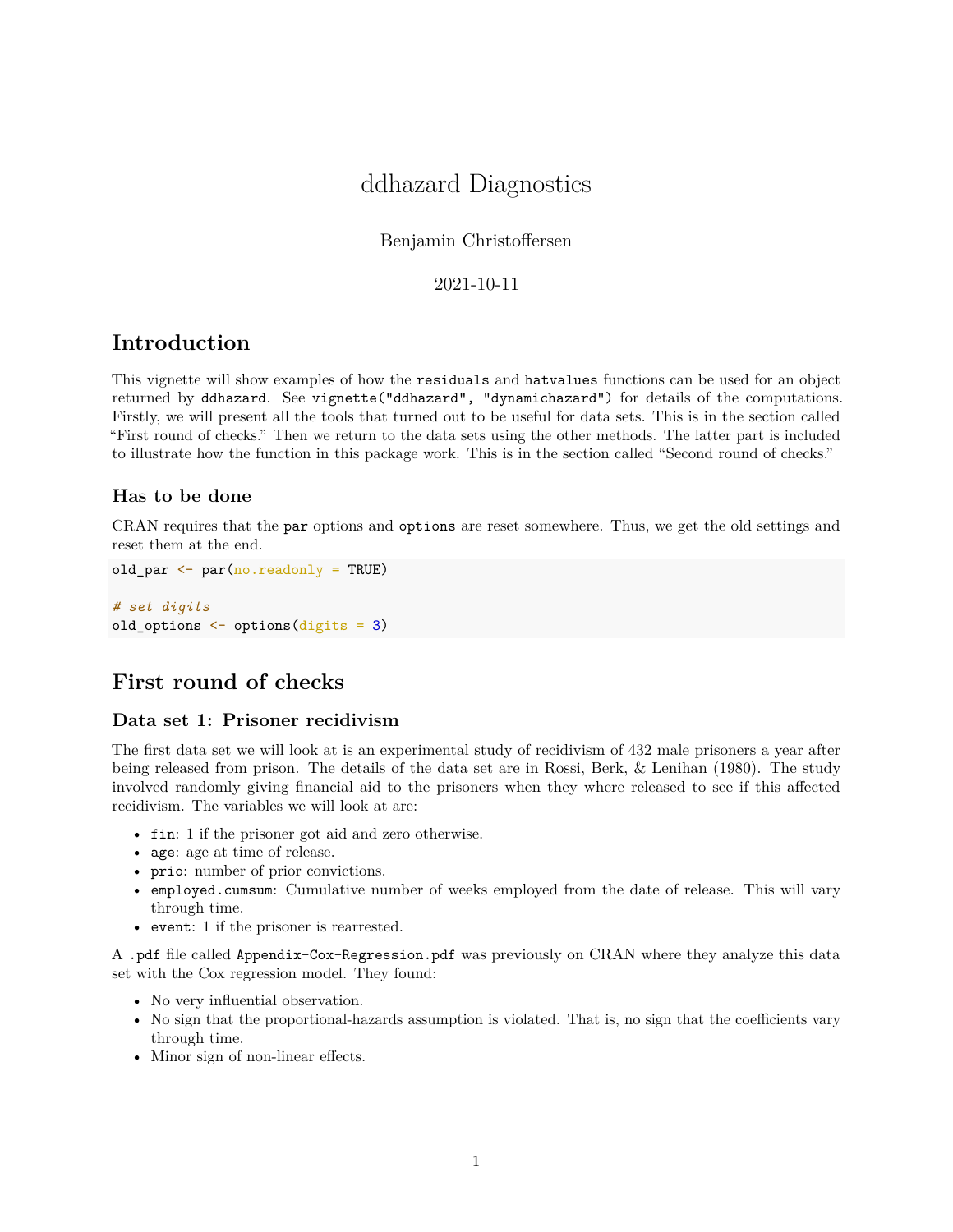#### **Loading the data set**

We load the data set with the next line. The details of how the .RData file is made is on the github site in the vignettes/Diagnostics/ folder.

```
load("Diagnostics/Rossi.RData")
# We only keep some of the columns
Rossi <- Rossi[
  , c("id","start","stop","event", "fin", "age", "prio", "employed.cumsum")]
```
The data is in the typical start-stop form for Survival analysis. We print the number of individuals and show an example of how the data looks for one of the individuals:

```
# Number of unique individauls
length(unique(Rossi$id))
```
## [1] 432

```
# Show example for a given individual
Rossi[Rossi$id == 2, ]
```

| ##    |       |                |    |    |   |          |    |   | id start stop event fin age prio employed.cumsum |
|-------|-------|----------------|----|----|---|----------|----|---|--------------------------------------------------|
| ## 21 |       | 2              | 0  | 1  | 0 | 0        | 18 | 8 | O                                                |
|       | ## 22 | $\overline{2}$ | 1  | 2  | 0 | $\Omega$ | 18 | 8 | Ω                                                |
| ## 23 |       | $\overline{2}$ | 2  | 3  | 0 | 0        | 18 | 8 | 0                                                |
| ## 24 |       | 2              | 3  | 4  | 0 | 0        | 18 | 8 | 0                                                |
| ## 25 |       | $\overline{2}$ | 4  | 5  | 0 | $\Omega$ | 18 | 8 | 0                                                |
| ## 26 |       | 2              | 5  | 6  | 0 | $\Omega$ | 18 | 8 | Ω                                                |
| ## 27 |       | $\overline{2}$ | 6  | 7  | 0 | $\Omega$ | 18 | 8 | Ω                                                |
| ## 28 |       | $\overline{2}$ | 7  | 8  | 0 | 0        | 18 | 8 | 0                                                |
| ## 29 |       | $\overline{2}$ | 8  | 9  | 0 | 0        | 18 | 8 | 0                                                |
| ## 30 |       | $\overline{2}$ | 9  | 10 | 0 | 0        | 18 | 8 | 1                                                |
| ## 31 |       | 2              | 10 | 11 | 0 | 0        | 18 | 8 | 2                                                |
| ## 32 |       | 2              | 11 | 12 | 0 | $\Omega$ | 18 | 8 | 3                                                |
| ## 33 |       | 2              | 12 | 13 | 0 | 0        | 18 | 8 | 4                                                |
| ## 34 |       | 2              | 13 | 14 | 0 | 0        | 18 | 8 | 5                                                |
| ## 35 |       | $\overline{2}$ | 14 | 15 | 0 | $\Omega$ | 18 | 8 | 5                                                |
| ## 36 |       | $\overline{2}$ | 15 | 16 | 0 | $\Omega$ | 18 | 8 | 5                                                |
| ## 37 |       | $\overline{2}$ | 16 | 17 | 1 | 0        | 18 | 8 | 5                                                |

Next, we illustrate which of the variables are and which are not time-varying:

```
# See the varying and non-varying covariates
# The output shows the mean number of unique values for each individual
tmp < -by(Rossi[, ], Rossi$id, function(dat)
  apply(dat, 2, function(x) sum(!duplicated(x))))
colMeans(do.call(rbind, as.list(tmp)))
## id start stop event fin
## 1.00 45.85 45.85 1.26 1.00
## age prio employed.cumsum
## 1.00 1.00 22.34
```
The events happens more less evenly across time after the first 8 weeks as the next plot shows. Hence, we may see an increasing intercept later since all individuals start at time zero. Thus, the risk sets only get smaller as time progress while roughly the same number of people gets rearrested: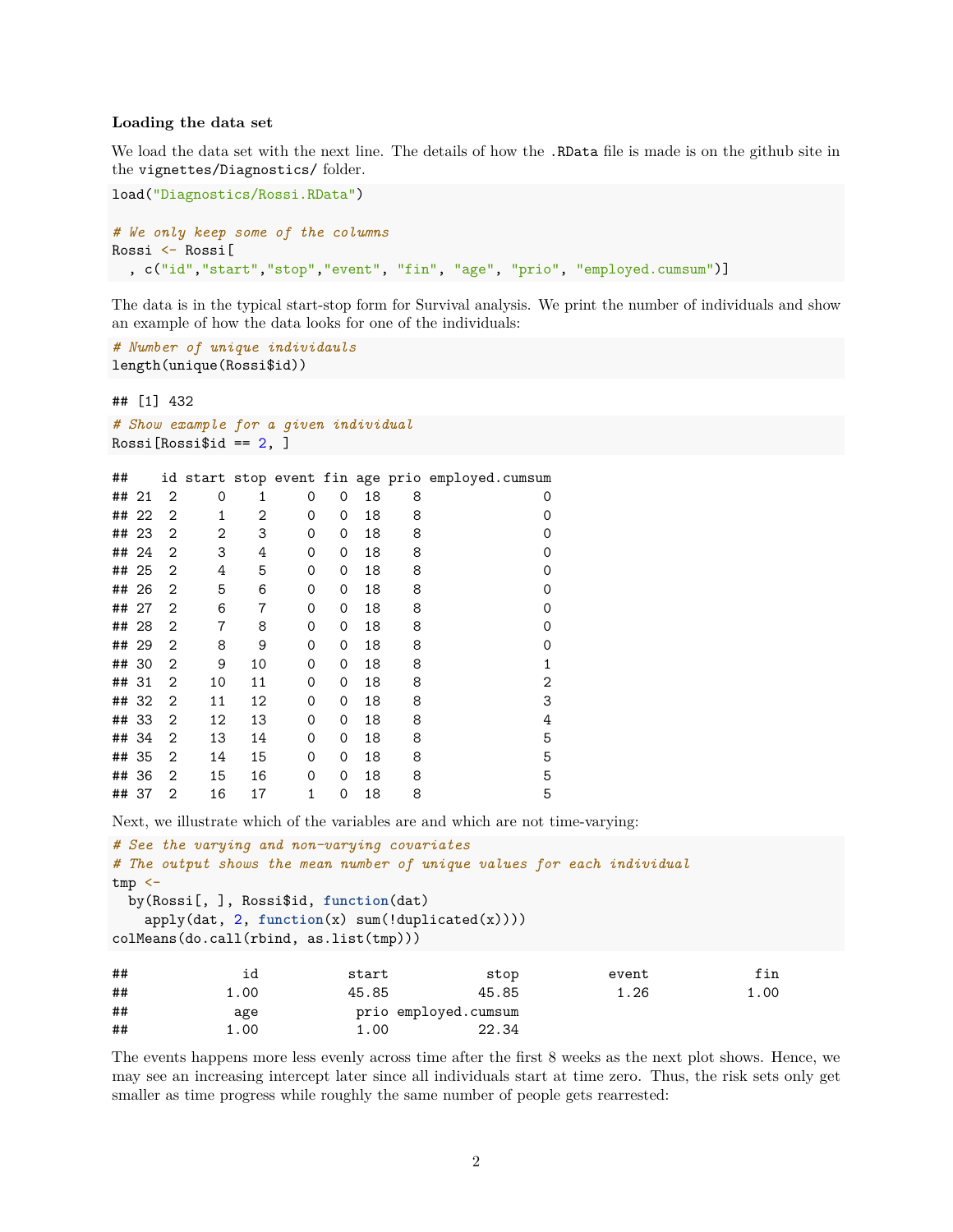

### **Estimation**

We estimate the model with 4 terms and a intercept as follows:

library(dynamichazard) dd\_rossi <- ddhazard( Surv(start, stop, event) ~ fin + age + prio + employed.cumsum, data = Rossi, id = Rossi\$id, by = 1,  $max_T$  = 52,  $Q_0 = diag(10000, 5), Q = diag(.01, 5),$  $control = ddhazardcontrol(eps = .001, n_max = 250))$ 

Then we plot the predicted coefficients:

plot(dd\_rossi)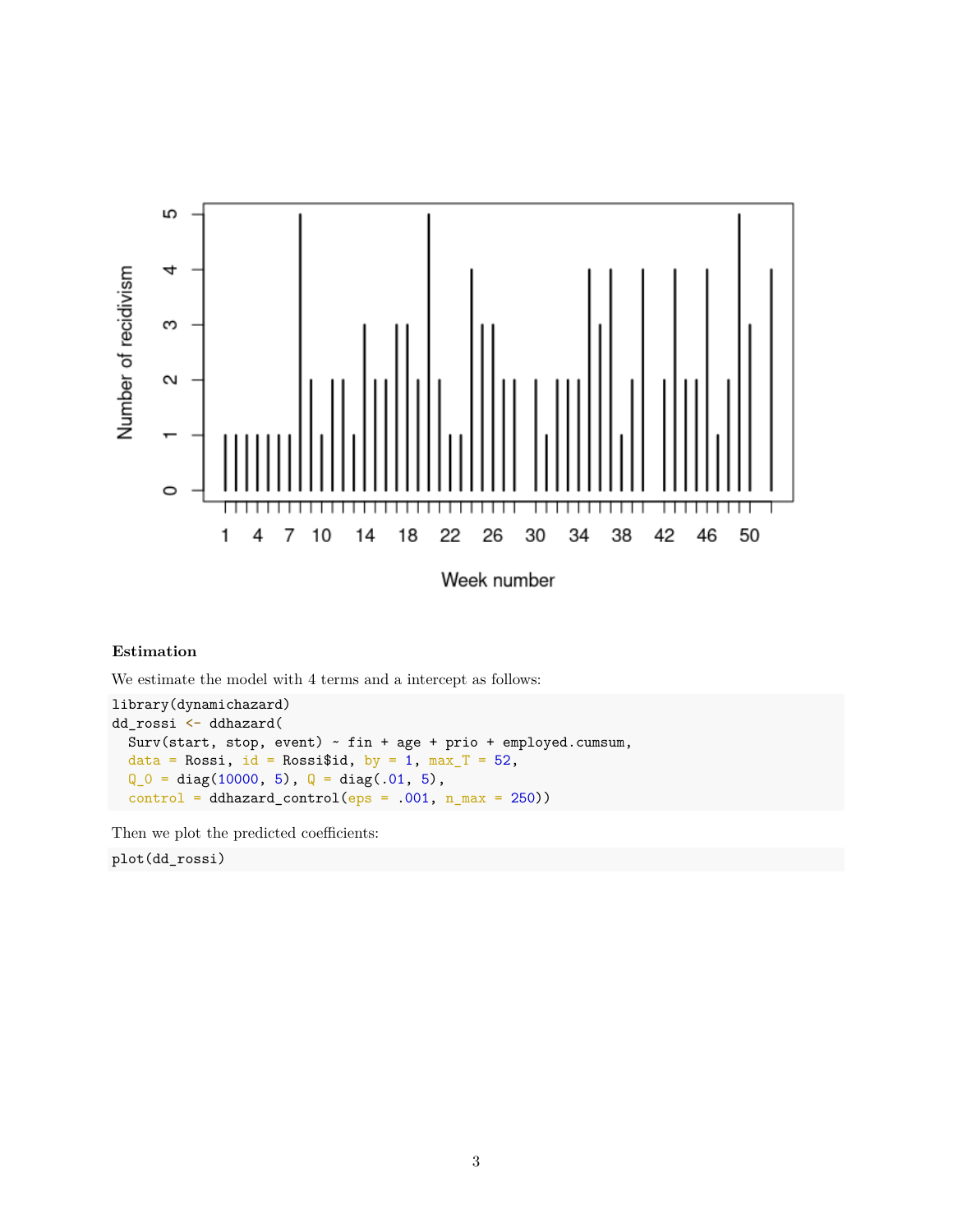

The dashed lines are 95% confidence bounds from the smoothed covariance matrices. Both the intercept and the age seems to have time-varying coefficients.

#### **Hat values**

We start by looking at the "hat-like" values which are suggested in the ddhazard vignette. These are computed by calling the hatvalues function as follows:

```
hats <- hatvalues(dd_rossi)
```
The returned object is list with a matrix for each interval. Each matrix has a column for the hat values, the row number in the original data set and the id of the individual the hat values belongs to:

```
str(hats[1:3]) # str of first three elements
```

```
## List of 3
## $ : num [1:432, 1:3] 0.000565 0.001602 0.004939 0.000512 0.000663 ...
## ..- attr(*, "dimnames")=List of 2
## .. ..$ : NULL
## .. ..$ : chr [1:3] "hat_value" "row_num" "id"
## $ : num [1:431, 1:3] 0.000537 0.001491 0.004671 0.000477 0.000615 ...
## ..- attr(*, "dimnames")=List of 2
## .. ..$ : NULL
## .. ..$ : chr [1:3] "hat_value" "row_num" "id"
## $ : num [1:430, 1:3] 0.000504 0.001555 0.004919 0.000495 0.000623 ...
## ..- attr(*, "dimnames")=List of 2
## .. ..$ : NULL
## .. ..$ : chr [1:3] "hat_value" "row_num" "id"
```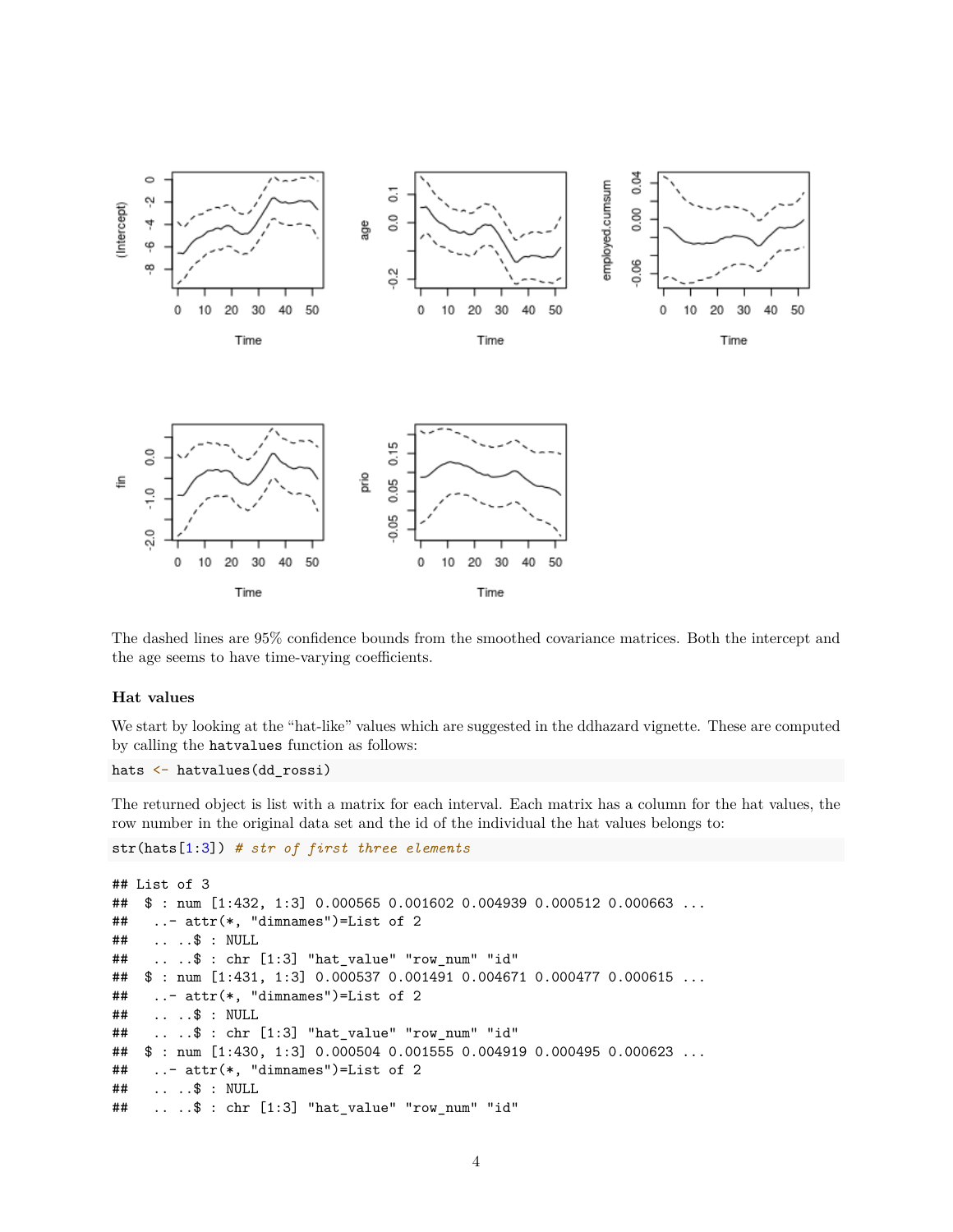#### head(hats[[1]], 10) *# Print the head of first matrix*

| hat value | num<br>row | id             |
|-----------|------------|----------------|
| 0.001     | 1          | 1              |
| 0.002     | 21         | $\overline{2}$ |
| 0.005     | 38         | 3              |
| 0.001     | 63         | 4              |
| 0.001     | 115        | 5              |
| 0.000     | 167        | 6              |
| 0.001     | 219        | 7              |
| 0.001     | 242        | 8              |
| 0.001     | 294        | 9              |
| 0.001     | 346        | 10             |
|           |            |                |

We have defined a function to stack the hat values for each individual called stack\_hats such that we get a single matrix instead of list of matrices. Further, the function also adds an extra column for the interval number. The definition of the function is printed at the end of this vignette. The stacked values looks as follows:

hats\_stacked <- stack\_hats(hats)

head(hats\_stacked)

| ##     |                  |    |                | hat_value row_num id interval_n |
|--------|------------------|----|----------------|---------------------------------|
| ## $1$ | 0.000565         |    |                |                                 |
|        | ## 433 0.000537  |    | $2 \quad 1$    | 2                               |
|        | ## 864 0.000504  |    | $\mathbf{R}$ 1 | 3                               |
|        | ## 1294 0.000479 |    | 4 1            |                                 |
|        | ## 1723 0.000464 |    | $5 \quad 1$    | 5                               |
|        | ## 2151 0.000455 | ิค |                | 6                               |

The hat values are skewed with a few large values as shown in the histogram below:

```
# Draw histogram of hat values
hist(log10(hats_stacked$hat_value), main = "",
     xlab = "Histogram of log10 of Hat values")
```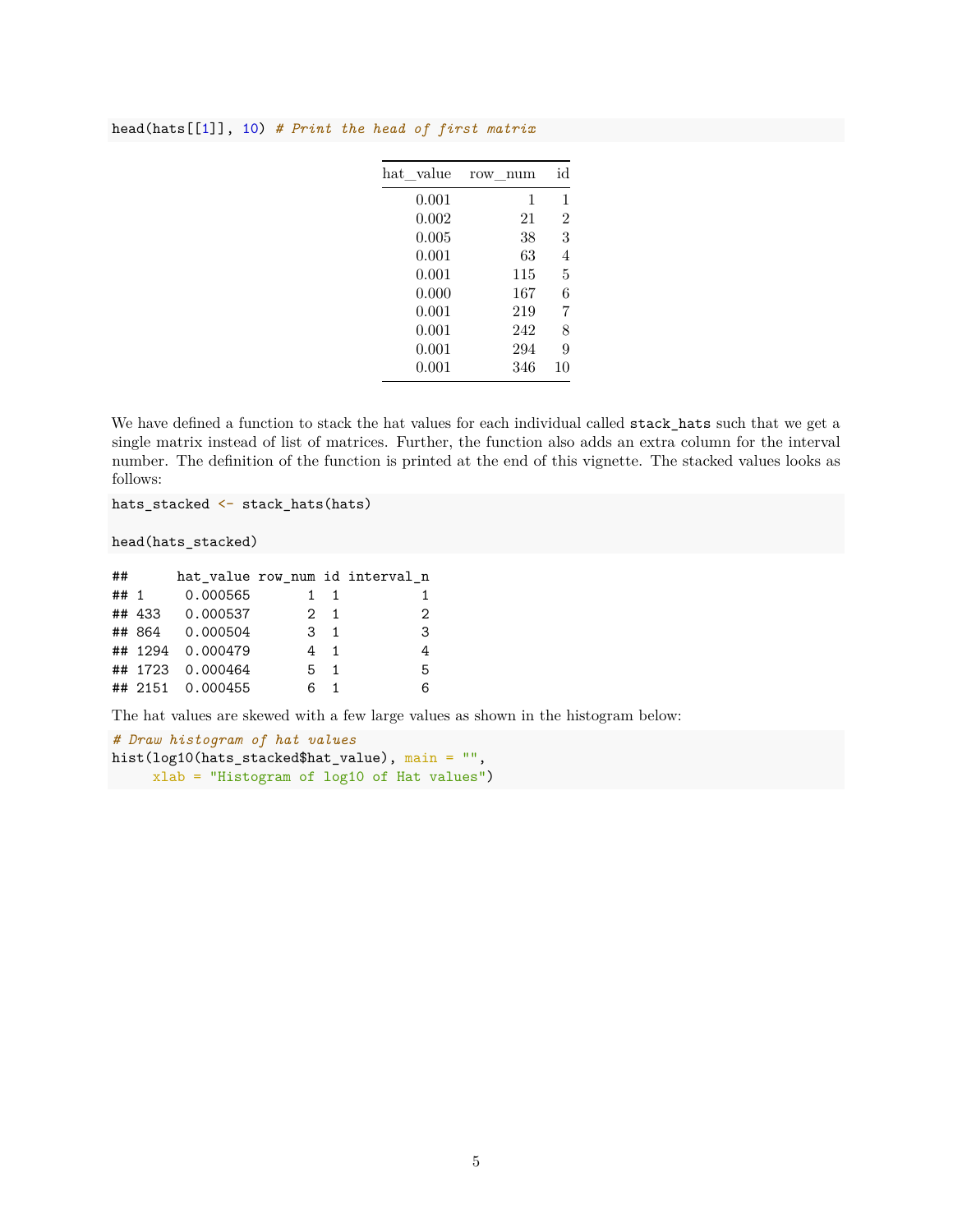

We find the maximum hat value for each individual and print the largest of them:

```
# Print the largest values
max_hat <- tapply(hats_stacked$hat_value, hats_stacked$id, max)
head(sort(max_hat, decreasing = TRUE), 5)
```
## 317 242 101 64 376 ## 0.0219 0.0211 0.0137 0.0113 0.0110

The names of the returned vector is the id of the individual. One seems to stand out. Next, we plot the hat values against time and highlight the individuals with the largest maximum hat value by giving them a red color and adding a number for the rank of their maximum hat value:

```
# We will highlight the individuals with the highest hatvalues
is_large <-
 names(head(sort(max_hat, decreasing = TRUE), 5))
# Plot hat values
plot(range(hats_stacked$interval_n), c(0, 0.03), type = "n",
     xlab = "Interval number", ylab = "Hat value")
invisible(
  by(hats_stacked, hats_stacked$id, function(rows){
   has_large <- rows$id[1] %in% is_large
   col <- if(has_large) "Red" else "Black"
   lines(rows$interval_n, rows$hat_value, lty = 2,
          col = col
```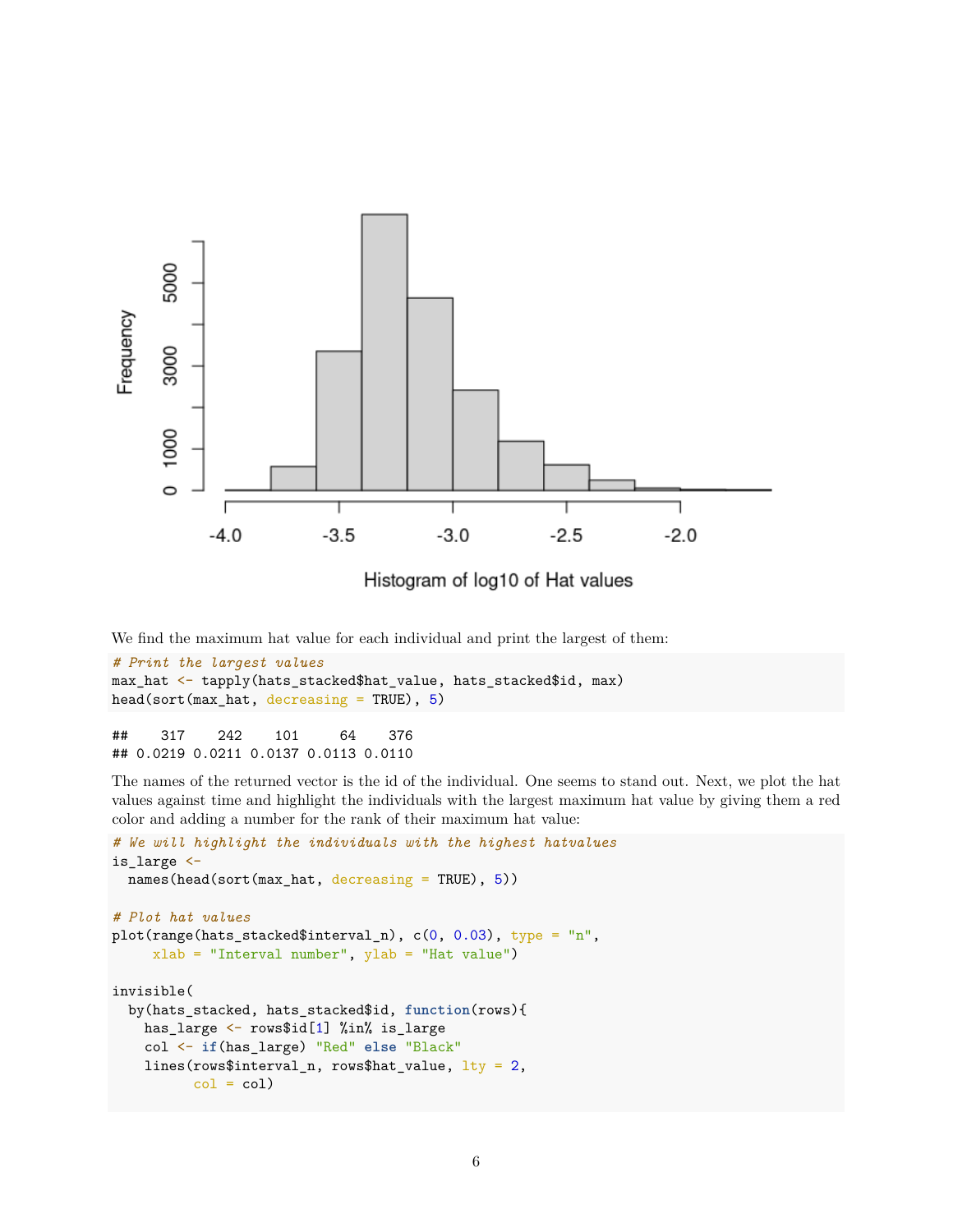```
if(has_large){
    pch \leq as.character(which(rows$id[1] == is_large))
    points(rows$interval_n, rows$hat_value, pch = pch, col = col)
  }
}))
```


We print the last record for each of the above shown in red to get an idea of why their hat values are large: *# These are the individuals id* is\_large

```
## [1] "317" "242" "101" "64" "376"
# We print the last record each of these
Rossi_subset <- Rossi[
 unlist(sapply(is_large, function(x) which(x == Rossi$id))), ]
Rossi_subset <- Rossi_subset[nrow(Rossi_subset):1, ]
Rossi_subset[!duplicated(Rossi_subset$id), ]
## id start stop event fin age prio employed.cumsum
## 17241 376 51 52 0 0 43 1 27
## 2981 64 51 52 0 0 36 11 4
## 4679 101 1 2 1 0 44 2 0
## 11204 242 24 25 1 0 28 18 0
## 14550 317 10 11 1 0 19 18 0
```
Some have a large number of prior convictions as shown in the next plot. Moreover, we can see by the next histogram that the number of prior convictions is skewed: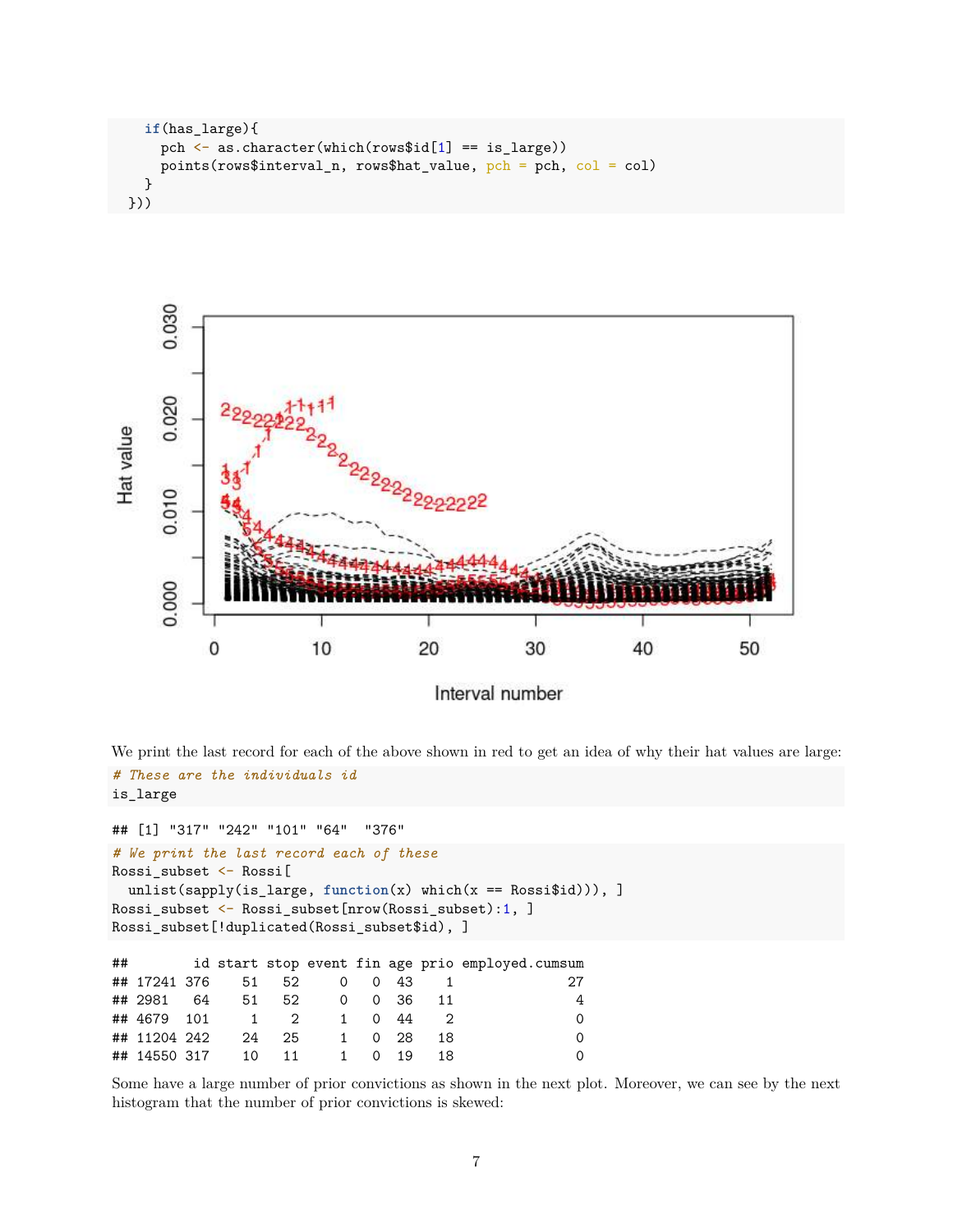```
tmp <- xtabs(~Rossi$prio[!duplicated(Rossi$id)])
plot(as.numeric(names(tmp)), c(tmp), ylab = "frequency", type = "h",
     xlab = "Number of prior convictions")
```




This could suggest a transformation of the variables. Thus, we try with the logarithm of the value plus one with one added to avoid  $log(0)$  (with one arbitrarily chosen):

```
tmp <- xtabs(~log(Rossi$prio[!duplicated(Rossi$id)] + 1))
plot(as.numeric(names(tmp)), c(tmp), ylab = "frequency", type = "h",
    xlab = "Log(Number of prior convictions + 1)")
```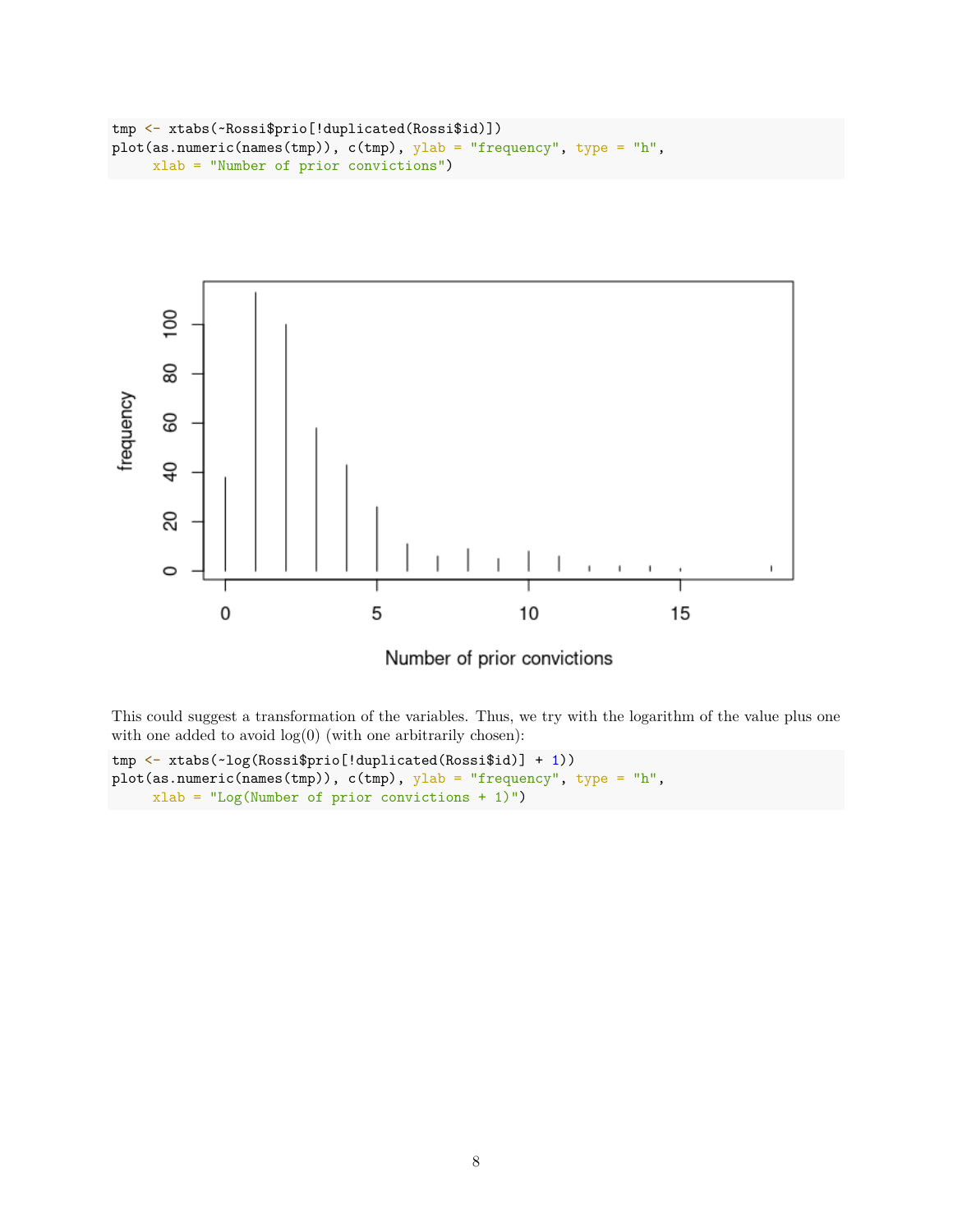

Below, we make a fit where we use this transformation of prior convictions instead:

```
dd_rossi_trans <- ddhazard(
  Surv(start, stop, event) \sim fin + age + log(prio + 1) + employed.cumsum,
  data = Rossi, id = Rossi$id, by = 1, max_T = 52,
  Q_0 = diag(10000, 5), Q = diag(.01, 5),control = ddhazard_countol(eps = .001, n_max = 250))
```
plot(dd\_rossi\_trans)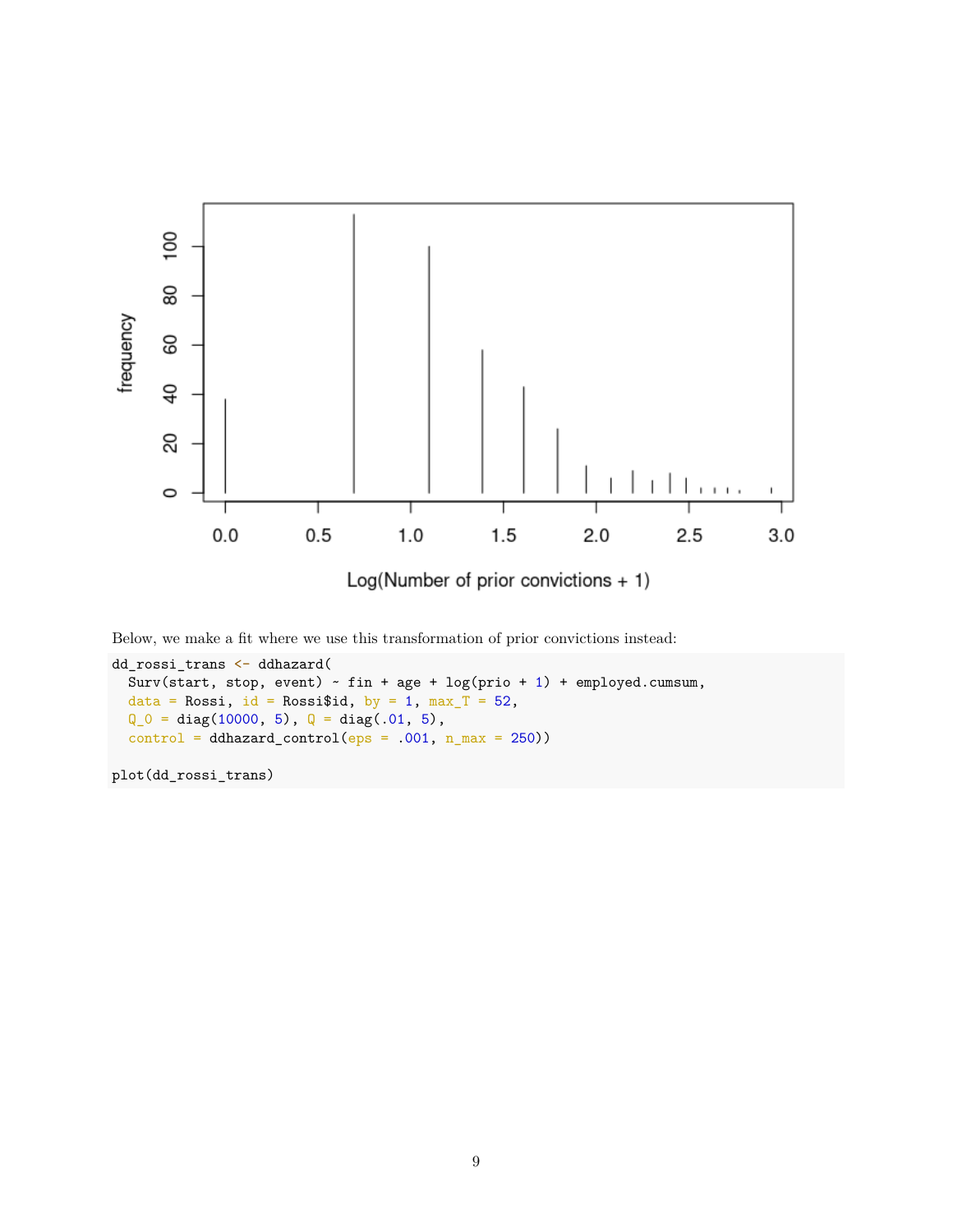

computing the hat values and making a similar plot to the one before shows that the individuals are much less influential.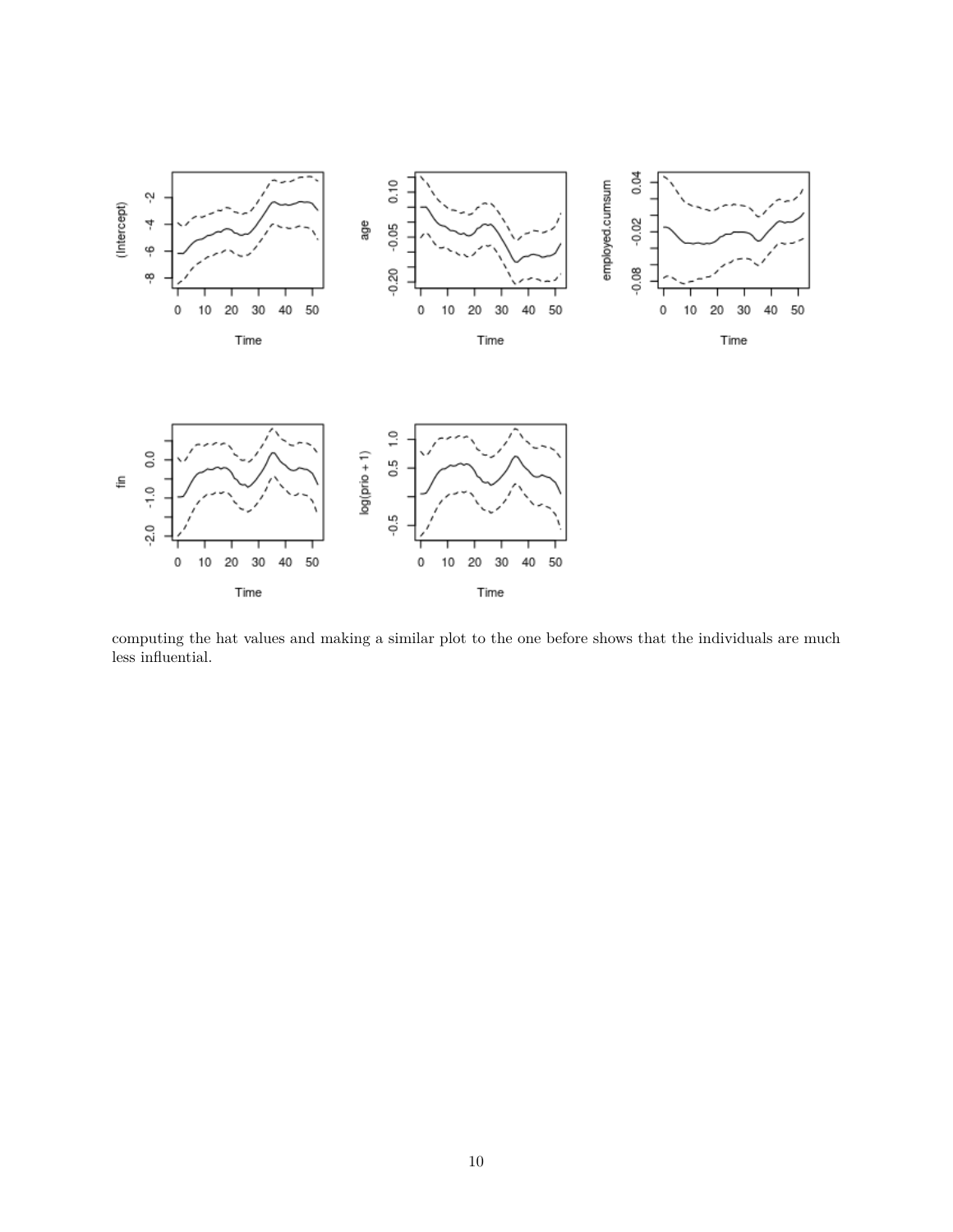

A question is whether the new model fits better. Thus, we compare the mean logistic loss of the two models in-sample:

```
# Fit the two models
f1 <- ddhazard(
  Surv(start, stop, event) ~ fin + age + prio + employed.cumsum,
  data = Rossi, id = Rossi$id, by = 1, max_T = 52,
  Q_0 = diag(10000, 5), Q = diag(.01, 5),control = ddhazard</u>control(eps = .001, n_max = 250))f2 <- ddhazard(
  Surv(start, stop, event) \sim fin + age + log(prio + 1) + employed.cumsum,
  data = Rossi, id = Rossi$id, by = 1, max_T = 52,
  Q_0 = diag(10000, 5), Q = diag(.01, 5),control = ddhazard</u>control(eps = .001, n_max = 250))# Compute residuals
res1 <- residuals(f1, type = "pearson")
res2 \leftarrow residuals(f2, type = "pearson")
# Compute logistic loss
log_error1 <- unlist(
  lapply(res1$residuals, function(x)
    ifelse(x[, "Y"] == 1, log(x[, "p_set"]), log(1 - x[, "p_set"])))log_error2 <- unlist(
  lapply(res2$residuals, function(x)
    ifelse(x[, "Y"] == 1, log(x[, "p_set"]), log(1 - x[, "p_set"])))
```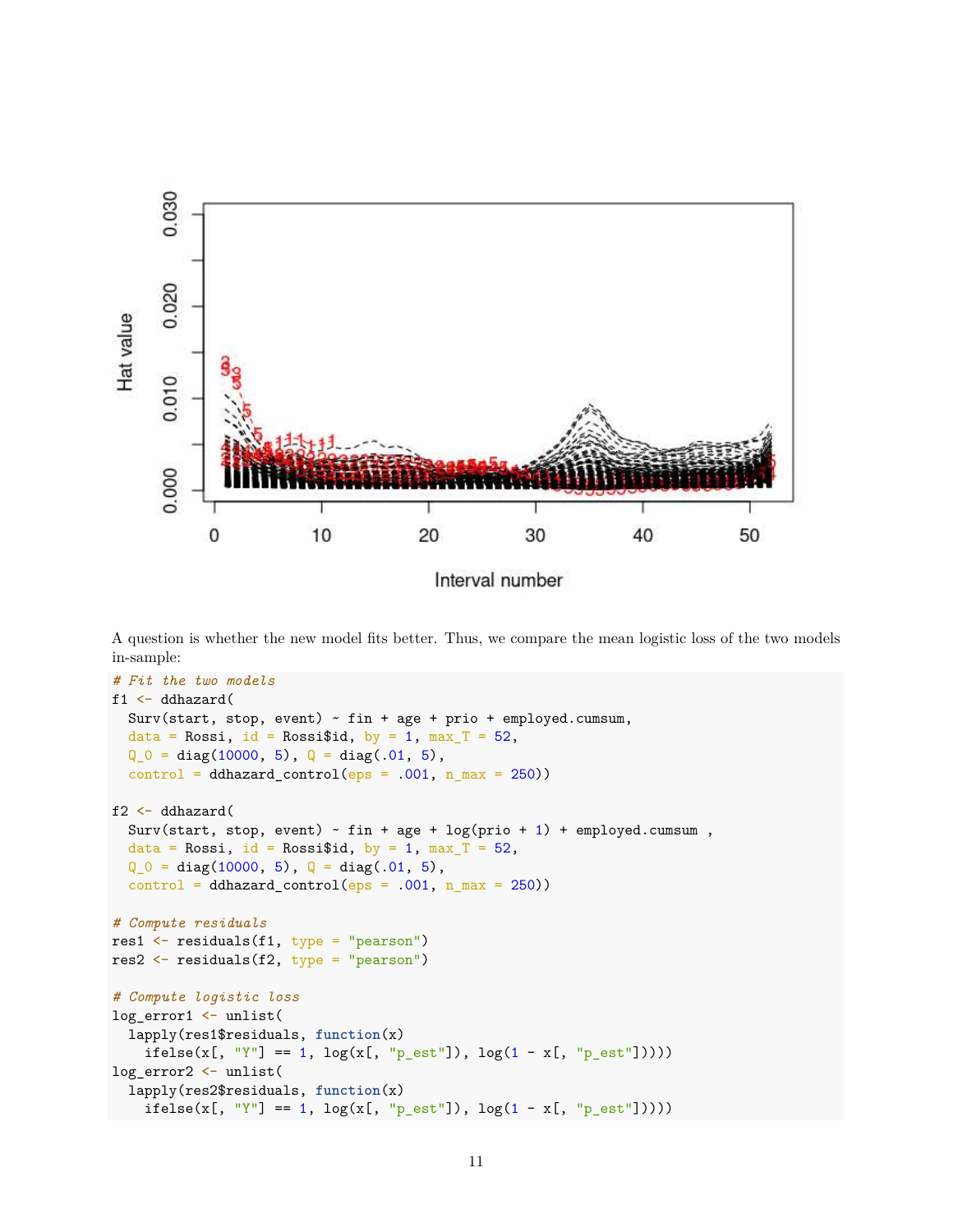```
# Compare mean
print(c(res1 = mean(log_error1), res2 = mean(log_error2)),digits = 8)
```
## res1 res2 ## -0.033830524 -0.033795251

The difference is very small.

#### **Data set 2: Worcester Heart Attack Study**

Next, We will look at the Worcester Heart Attack Study. The dataset contains individuals who had a heart attack and is then followed up to check if they die within the following days. Below, we load the the data and plot the date of deaths:

```
load("Diagnostics/whas500.RData")
```

```
hist(whas500$lenfol[whas500$fstat == 1], breaks = 20,
     xlab = "Time of death", main = "")
```


The large peak at the start is due to a lot of individuals who dies doing the hospital stay shortly after their first heart attack. All covariates in the dataset are time-invariant records from the day that the individual had the first heart attack. We will look at gender, age, BMI, binary for whether the individual has a history of cardiovascular disease (cvd) and heart rate (hr). The first entries and summary stats are printed below:

*# We only keep some of the columns* whas500 <- whas500[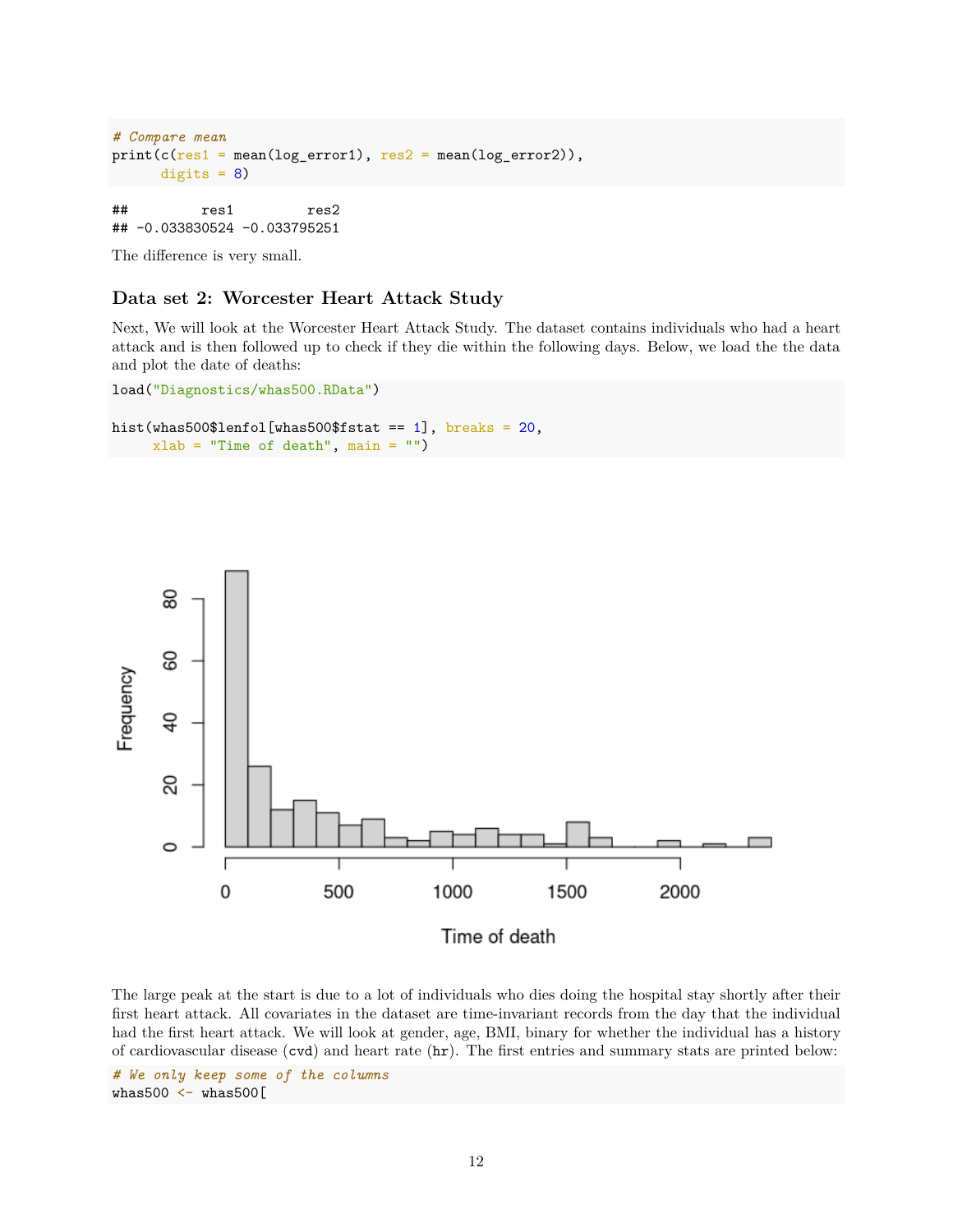```
, c("id", "lenfol", "fstat", "gender", "age", "bmi", "hr", "cvd")]
# First rows
head(whas500, 10)
## id lenfol fstat gender age bmi hr cvd
## 1 1 2178 0 0 83 25.5 89 1
## 2 2 2172 0 0 49 24.0 84 1
## 3 3 2190 0 1 70 22.1 83 0
## 4 4 297 1 0 70 26.6 65 1
## 5 5 2131 0 0 70 24.4 63 1
## 6 6 1 1 0 70 23.2 76 1
```
## 7 7 2122 0 0 57 39.5 73 1 ## 8 8 1496 1 0 55 27.1 91 1 ## 9 9 920 1 1 88 27.4 63 1 ## 10 10 2175 0 0 54 25.5 104 1

```
# Summary stats
```
summary(whas500[, c("age", "bmi", "hr", "gender", "cvd")])

|                                                                    | bmi        | hr | gender cvd                       |  |
|--------------------------------------------------------------------|------------|----|----------------------------------|--|
| ## Min. : 30.0 Min. : 13.0 Min. : 35 Min. : 0.0 Min. : 0.00        |            |    |                                  |  |
| ## 1st Qu.: 59.0 1st Qu.:23.2 1st Qu.: 69 1st Qu.:0.0 1st Qu.:0.75 |            |    |                                  |  |
| ## Median : 72.0 Median :25.9 Median : 85 Median :0.0 Median :1.00 |            |    |                                  |  |
| ## Mean : 69.8                                                     | Mean :26.6 |    | Mean : 87 Mean : 0.4 Mean : 0.75 |  |
| ## 3rd Qu.: 82.0 3rd Qu.:29.4 3rd Qu.:100 3rd Qu.:1.0 3rd Qu.:1.00 |            |    |                                  |  |
| ## Max. :104.0 Max. :44.8 Max. :186 Max. :1.0 Max. :1.00           |            |    |                                  |  |

### **Estimation**

We estimate the model as follows:

```
dd_whas <- ddhazard(
  Surv(lenfol, fstat) ~ gender + age + bmi + hr + cvd,
 data = whas500, by = 100, max_T = 2000,
 Q_0 = diag(10000, 6), Q = diag(.1, 6),control = ddhazard</u>control(eps = .001))
```
plot(dd\_whas)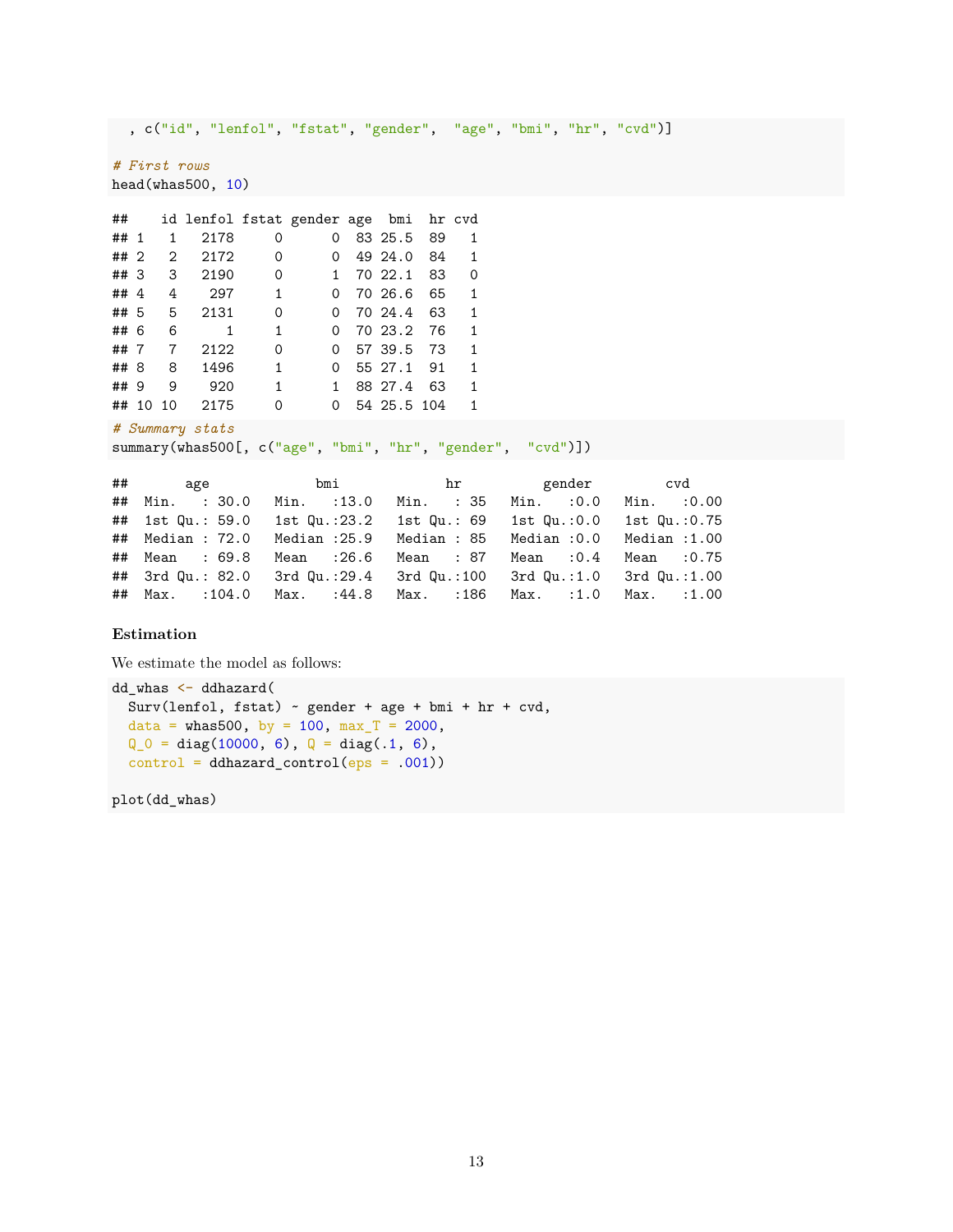

The intercept drops in the first period which possibly is due to the initial high number of deaths right after the first heart attack. We further simplify the model the model by removing gender variable which seems to be zero:

```
dd_whas <- ddhazard(
  Surv(lenfol, fstat) \sim age + bmi + hr + cvd,
 data = whas500, by = 100, max_T = 2000,
  Q_0 = diag(10000, 5), Q = diag(.1, 5),control = ddhazard_countrol(eps = .001))
```
plot(dd\_whas)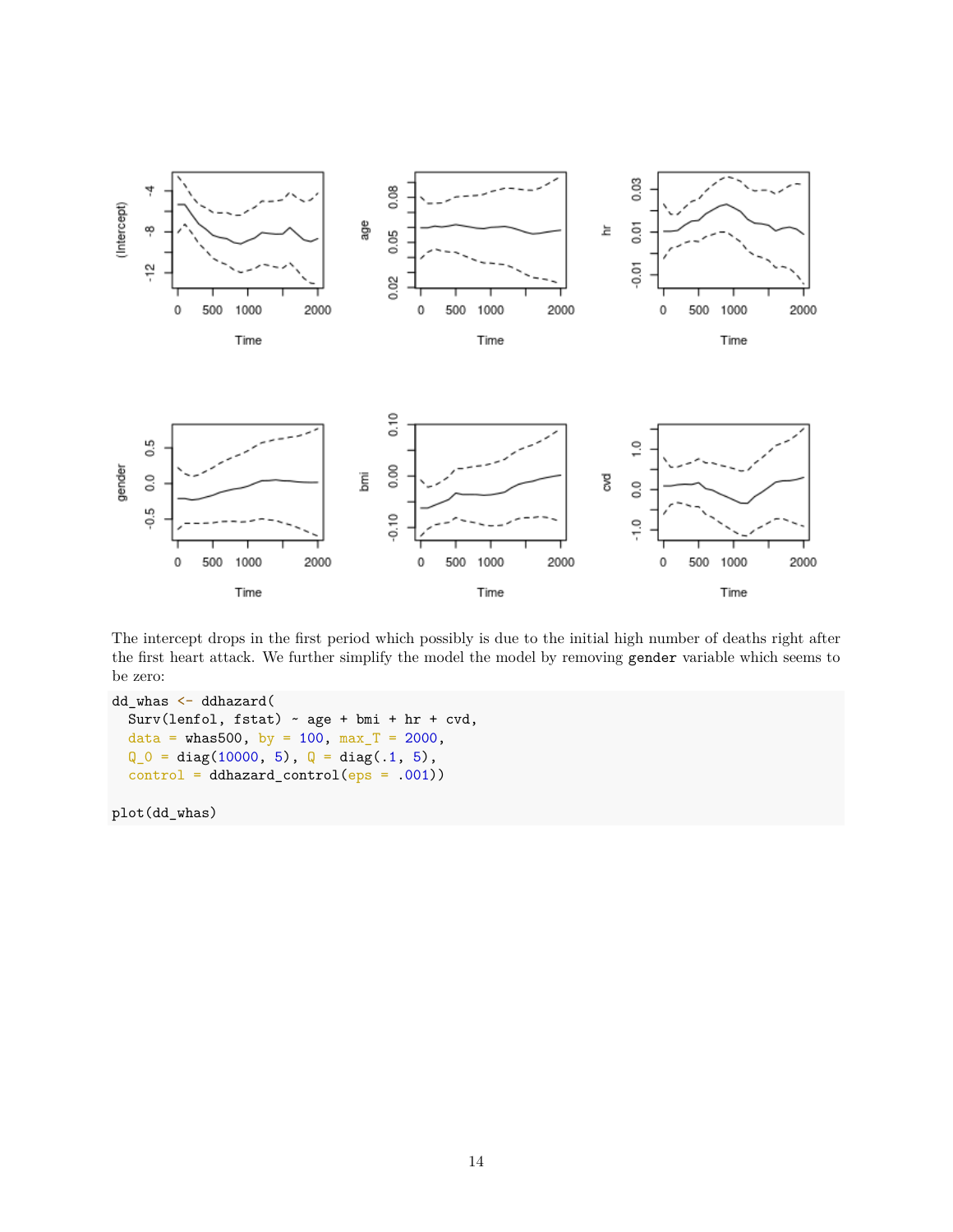



### **Leaving out a covaraite**

Suppose that we had not included the age to start with:

```
dd_whas_no_age <- ddhazard(
 Surv(lenfol, fstat) ~ bmi + hr + cvd, # No age
 data = whas500, by = 100, max_T = 1700,
 Q_0 = diag(10000, 4), Q = diag(.1, 4),control = ddhazardcontrol(eps = .001))
```
plot(dd\_whas\_no\_age)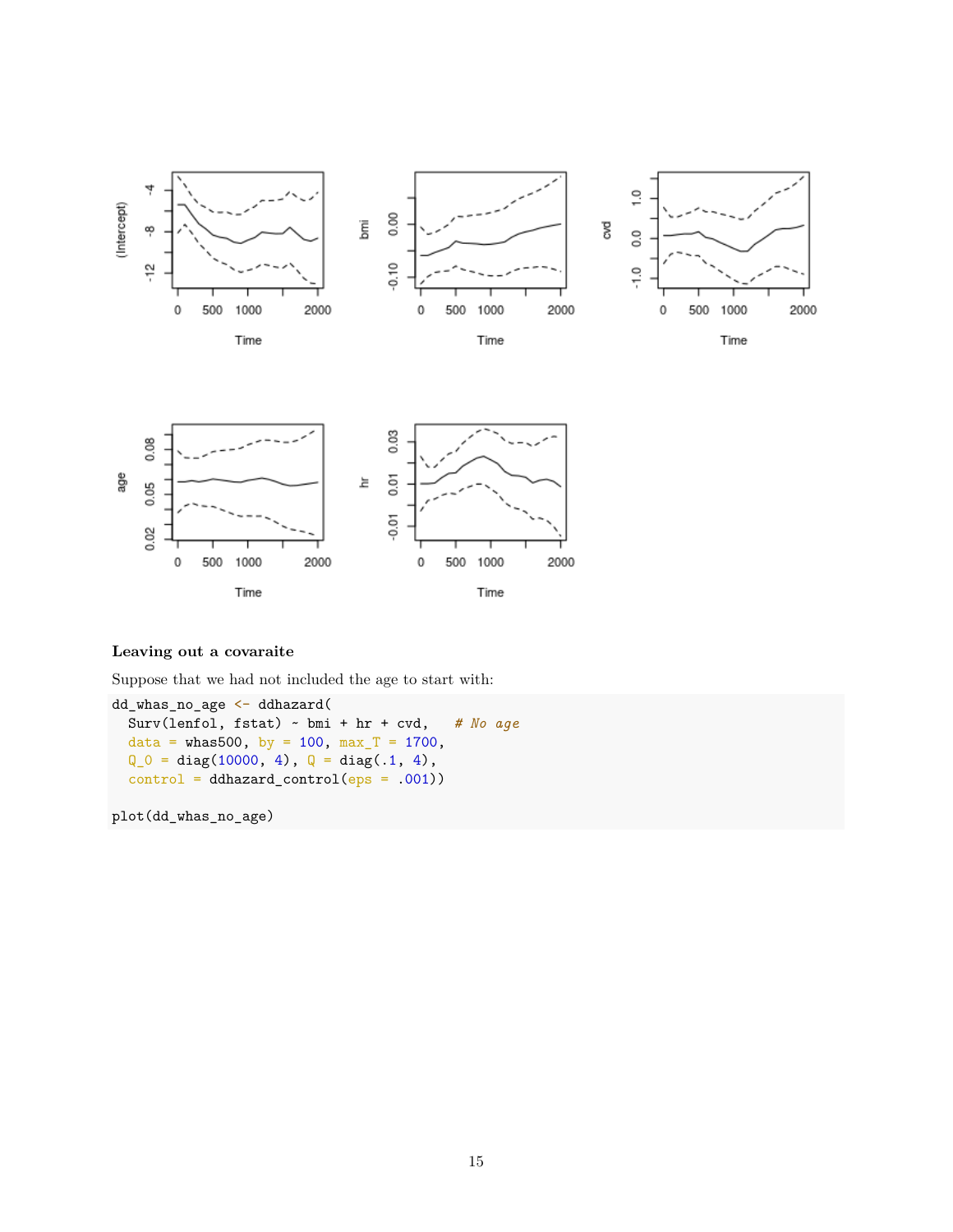

Then we could think that we would be able to see that the covariate was left out using the Pearson residuals as in a regular logistic regression. We compute the Pearson residuals to see if this would work:

obs\_res <- residuals(dd\_whas\_no\_age, type = "pearson")

The returned object is a list with two elements. One element denotes the type of the residuals and another contains the residuals. The latter is a list with a matrix for each interval. Each matrix has four columns for the residuals, the computed likelihood of an event, the outcome and the row number in the initial data matrix for those that were at risk in the interval. This is illustrated in the next lines:

```
# We have matrix for each interval
length(obs_res$residuals)
```

```
## [1] 17
```

```
# Shows the structure of the matrices. We only print take the first 5 matrices
str(obs_res$residuals[1:5])
```

```
## List of 5
## $ : num [1:500, 1:4] -0.47 -0.498 -0.467 -0.383 -0.43 ...
## ..- attr(*, "dimnames")=List of 2
## .. ..$ : NULL
## .. ..$ : chr [1:4] "residuals" "p_est" "Y" "row_num"
## \frac{1}{2} : num [1:411, 1:4] -0.329 -0.345 -0.323 -0.261 -0.291 ...
## ..- attr(*, "dimnames")=List of 2
## .. ..$ : NULL
## .. ..$ : chr [1:4] "residuals" "p_est" "Y" "row_num"
## $ : num [1:385, 1:4] -0.244 -0.252 -0.235 5.318 -0.207 ...
## ..- attr(*, "dimnames")=List of 2
```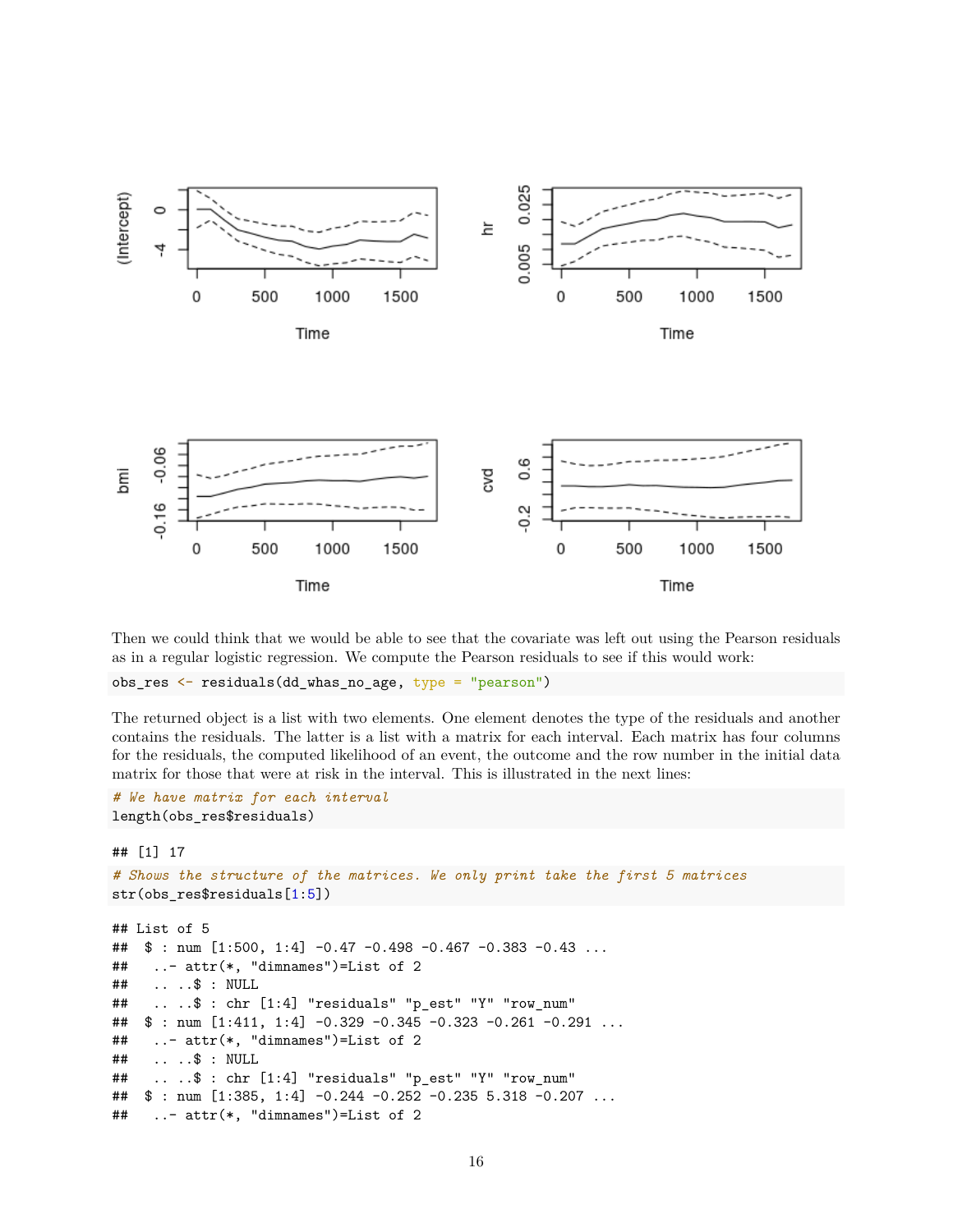```
## .. ..$ : NULL
## .. ..$ : chr [1:4] "residuals" "p_est" "Y" "row_num"
## $ : num [1:360, 1:4] -0.2251 -0.2321 -0.2134 -0.1888 -0.0977 ...
## ..- attr(*, "dimnames")=List of 2
## .. ..$ : NULL
## .. ..$ : chr [1:4] "residuals" "p_est" "Y" "row_num"
## $ : num [1:305, 1:4] -0.2091 -0.2142 -0.1939 -0.1729 -0.0937 ...
## ..- attr(*, "dimnames")=List of 2
## .. ..$ : NULL
## .. ..$ : chr [1:4] "residuals" "p_est" "Y" "row_num"
# Print the first entries of the first interval
head(obs_res$residuals[[1]])
```

| residuals | p est |                   | num<br>row     |
|-----------|-------|-------------------|----------------|
| $-0.470$  | 0.181 | $\mathbf{\Omega}$ |                |
| $-0.498$  | 0.199 | $\mathbf{0}$      | $\overline{2}$ |
| $-0.467$  | 0.179 | $\left( \right)$  | 3              |
| $-0.383$  | 0.128 | $\mathcal{O}$     |                |
| $-0.430$  | 0.156 | $\mathbf{\Omega}$ | 5              |
| 2.011     | 0.198 |                   | 6              |

The list of matrices is un-handy so we have defined a function called stack\_residuals to stack the matrices, add the interval number and the id of that the residuals belong to in. The definition of the function is given at the end of this vignette.

resids\_stacked  $\leq$  stack\_residuals( $fit = dd_{\mu}$ whas\_no\_age, resids = obs\_res)

```
# print the first entries
head(resids stacked, 10)
```

|         |                        |                   |                            | ## residuals pest Y row num interval n id |                |  |
|---------|------------------------|-------------------|----------------------------|-------------------------------------------|----------------|--|
|         |                        |                   | $\sim$ 1                   | 1                                         | $\overline{1}$ |  |
|         | ## 501 -0.329 0.0978 0 |                   | $\overline{\mathbf{1}}$    |                                           | $2 \quad 1$    |  |
|         | ## 912 -0.244 0.0560 0 |                   | $\overline{\phantom{a}}$ 1 | $3\quad1$                                 |                |  |
|         |                        |                   | $\sim$ 1                   |                                           | $4 \quad 1$    |  |
|         |                        |                   | $\mathbf{1}$               |                                           | $5 \quad 1$    |  |
|         |                        |                   | $\overline{1}$             |                                           | 6 1            |  |
| ## 2225 |                        | $-0.187$ 0.0339 0 | $\mathbf{1}$               |                                           | $7 \quad 1$    |  |
|         |                        |                   | $\overline{1}$             |                                           | 8 1            |  |
|         |                        |                   | $\overline{1}$             |                                           | 9 1            |  |
|         |                        |                   | $\overline{1}$             | 10.                                       | $\overline{1}$ |  |
|         |                        |                   |                            |                                           |                |  |

Next, we add the age variable to the stacked residuals, stratify the age variable, compute cumulated mean across each stratum in each interval and plot against time:

```
# Add age variable
resids_stacked$age <-
  whas500$age[resids_stacked$row_num]
```

```
# Stratify
age_levels \leq quantile(whas500$age, seq(0, 1, by = .2))
age_levels
```
## 0% 20% 40% 60% 80% 100%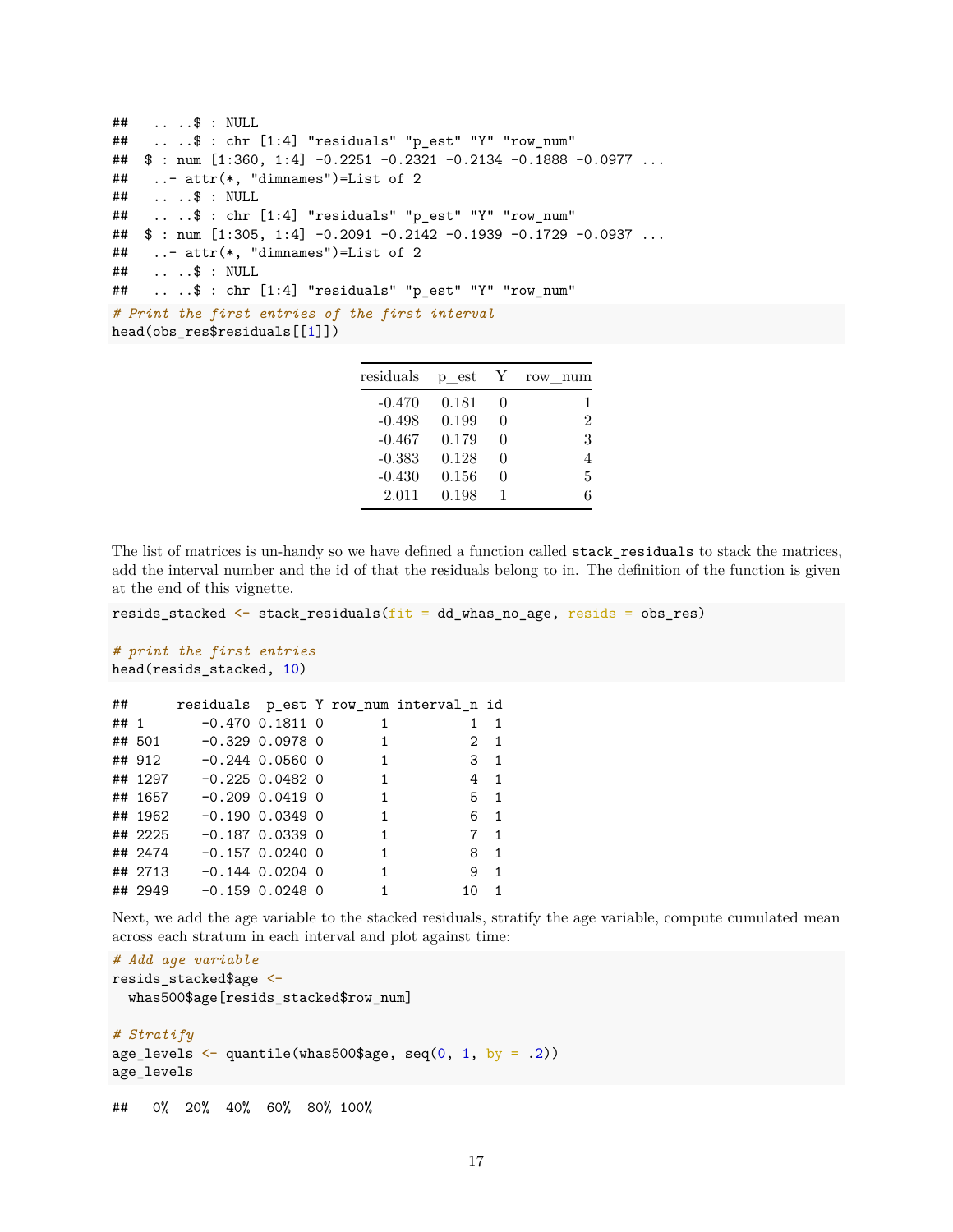## 30 56 67 76 83 104

 $cex = par()$ \$cex  $* .8)$ 

resids\_stacked\$age\_cut <- cut(resids\_stacked\$age, age\_levels)

```
# Compute the means
cut_means <-
```

```
tapply(resids_stacked$residuals,
       list(resids_stacked$interval_n, resids_stacked$age_cut),
       mean)
```
head(cut\_means)

| (30, 56) | (56, 67) | (67, 76) | (76, 83) | (83, 104) |
|----------|----------|----------|----------|-----------|
| $-0.205$ | $-0.217$ | 0.099    | 0.002    | 0.440     |
| $-0.190$ | $-0.277$ | $-0.081$ | 0.102    | 0.159     |
| $-0.183$ | $-0.085$ | 0.045    | $-0.047$ | $-0.148$  |
| $-0.170$ | $-0.103$ | 0.019    | 0.068    | 0.234     |
| $-0.010$ | $-0.082$ | $-0.031$ | $-0.098$ | 0.595     |
| $-0.070$ | $-0.156$ | $-0.037$ | 0.219    | $-0.057$  |

```
# Plot against time
colfunc <- colorRampPalette(c("Black", "Blue"))
cols <- colfunc(ncol(cut_means))
matplot(dd_whas_no_age$times[-1], apply(cut_means, 2, cumsum),
        type = "l", col = cols, xlab = "Time", \frac{1}{wd} = 2,
        lty = 1, ylab = "Cumulated mean Pearson residuals")
abline(h = 0, lty = 2)
legend("topleft", bty = "n",
       lty = rep(1, ncol(cut_means)),legend = colnames(cut_means),
      col = cols, lwd = 2,
```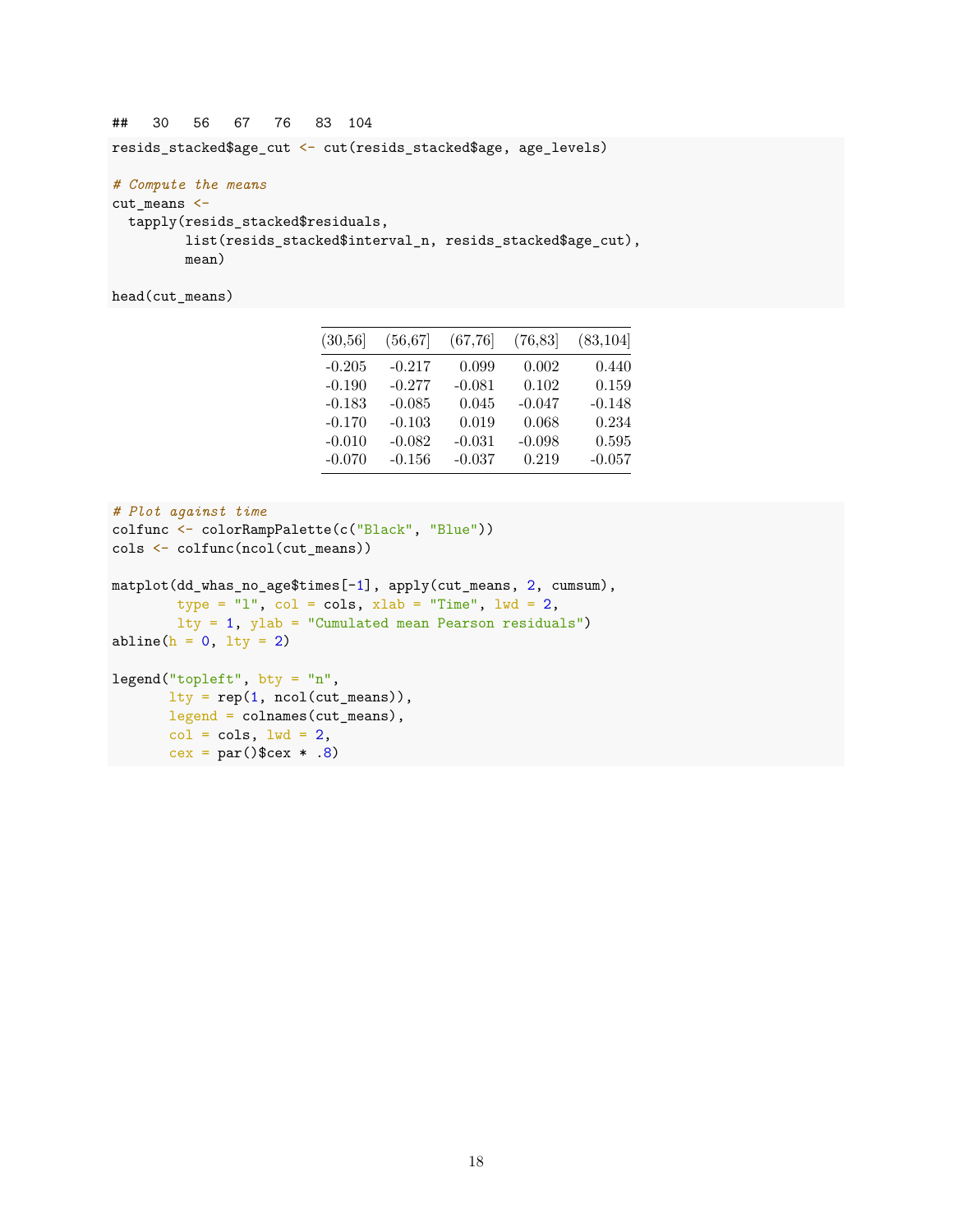

We see that the older and youngest strata stand out and deviates from zero. Hence, suggesting that the age variable should have been in the model.

## **Second round of checks**

We will illustrate some other uses of the residuals function in this section. This part is included more to show how the function works as they do not "discover" anything new about the data sets.

#### **Residuals from state space vector**

We start by looking at the standardized state space errors as explained in the ddhazard vignette. We may expect these to be standard iid normal distributed. First, we compute the values with the residuals by passing type = "std\_space\_error" with the first fit we made with the Rossi data set:

```
stat_res <- residuals(dd_rossi, type = "std_space_error")
```

```
str(stat_res)
## List of 3
## $ residuals : num [1:52, 1:5] -3.78e-07 -9.84e-02 4.34e-01 6.10e-01 5.17e-01 ...
## ..- attr(*, "dimnames")=List of 2
## .. ..$ : NULL
## .. ..$ : chr [1:5] "(Intercept)" "fin" "age" "prio" ...
## $ standardize: logi TRUE
## $ Covariances: num [1:5, 1:5, 1:53] 0.36602 0.08669 -0.015 0.00237 -0.00154 ...
## ..- attr(*, "dimnames")=List of 3
## .. ..$ : chr [1:5] "(Intercept)" "fin" "age" "prio" ...
```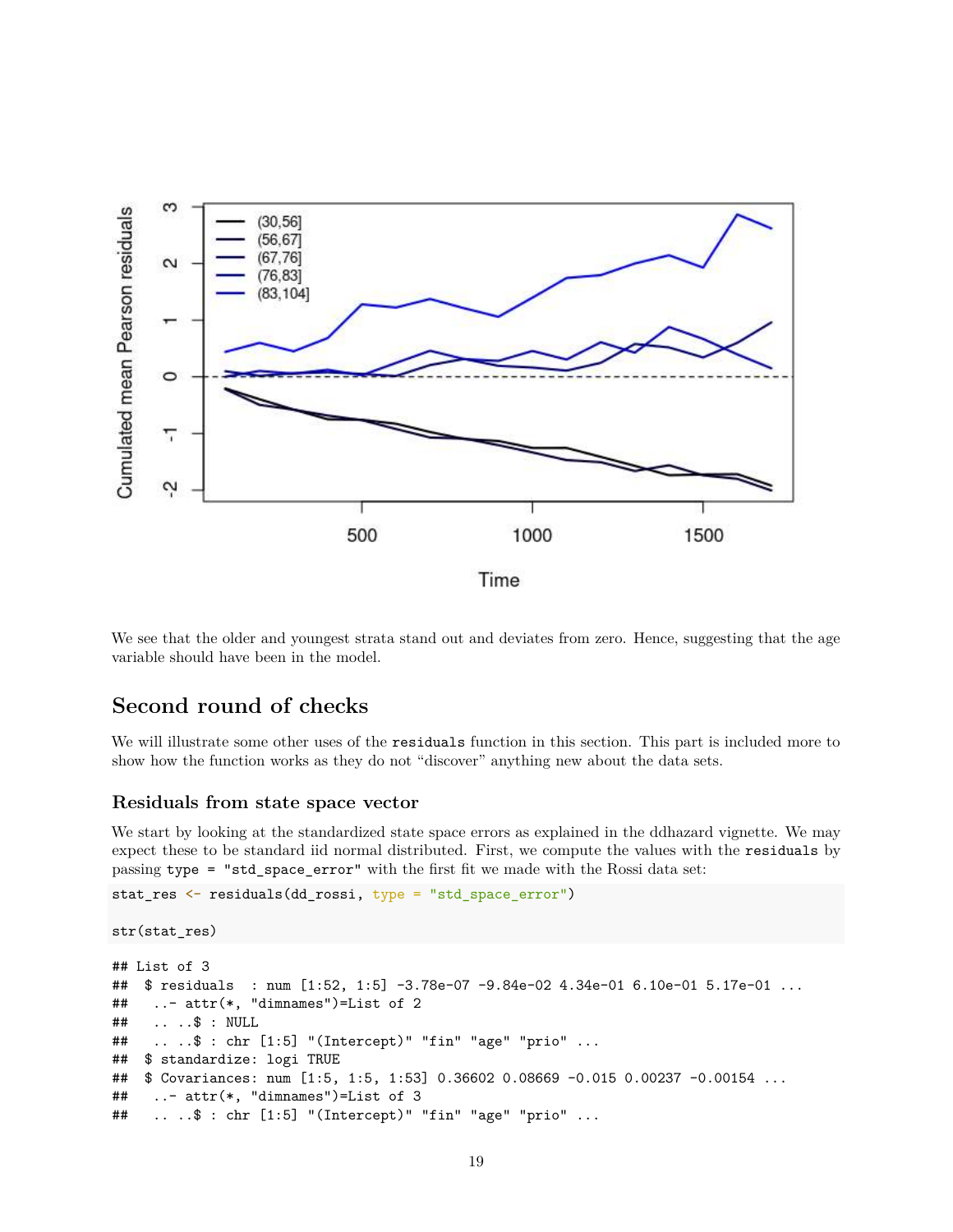## .. ..\$ : chr [1:5] "(Intercept)" "fin" "age" "prio" ... ## .. ..\$ : NULL ## - attr(\*, "class")= chr "ddhazard\_space\_errors"

The output is a list with the residuals, smoothed covariance matrices for the errors and a binary variable to indicate whether or not the residuals are standardized. Next, we can plot the residuals as follows: plot(stat\_res,  $mod = dd$ -rossi,  $p$ \_cex = .75, ylim =  $c(-2, 2)$ )



The variables appears to be nothing like standard normal (we have  $52 \cdot 6$  residuals with no one outside  $\pm 1.96$ ). Another idea is only marginally standardize (that is, not rotate the residuals). This can be done as follows:

```
# Get non-standardized residuals
stat_res <- residuals(dd_rossi, type = "space_error")
# Standardize marginally
for(i in 1:nrow(stat_res$residuals))
 stat_res$residuals[i, ] <- stat_res$residuals[i, ] /
    sqrt(diag(stat_res$Covariances[, , i]))
# Plot
par(mfcol = c(2, 3))for(i in 1:ncol(stat_res$residuals))
 plot(stat_res, mod = dd_rossi, p_{c}ex = .75, cov_index = i,
      ylab = colnames(stat_res$residuals)[i],
      ylim = c(-2, 2)
```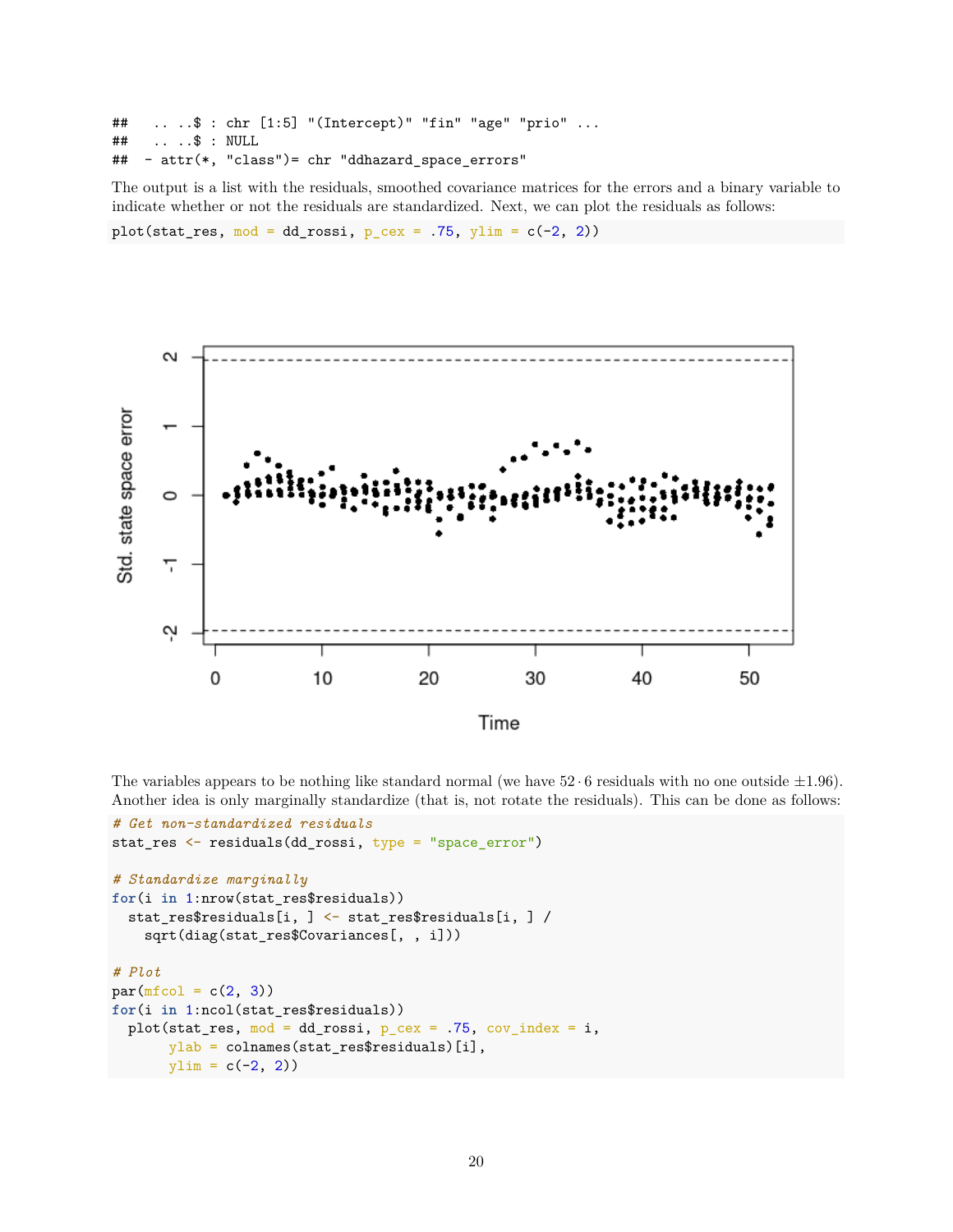

which I again find hard to draw any conclusion from. It seems like there is structure in the errors for the intercept and fin. However, this might be what we expected. For instance, we may expect the intercept to increase through time (i.e. not be random as assumed by the model). Further, assuming that the covariance estimate are conservative then there might be an error for prio in interval 20-25 and an error in age in interval 10-12 that seem extreme. We can do the same thing for the first fit with the Rossi data set:

stat\_res <- residuals(dd\_whas, type = "std\_space\_error")

plot(stat\_res, mod = dd\_whas, ylim =  $c(-4, 4)$ ,  $p_cex = .8$ )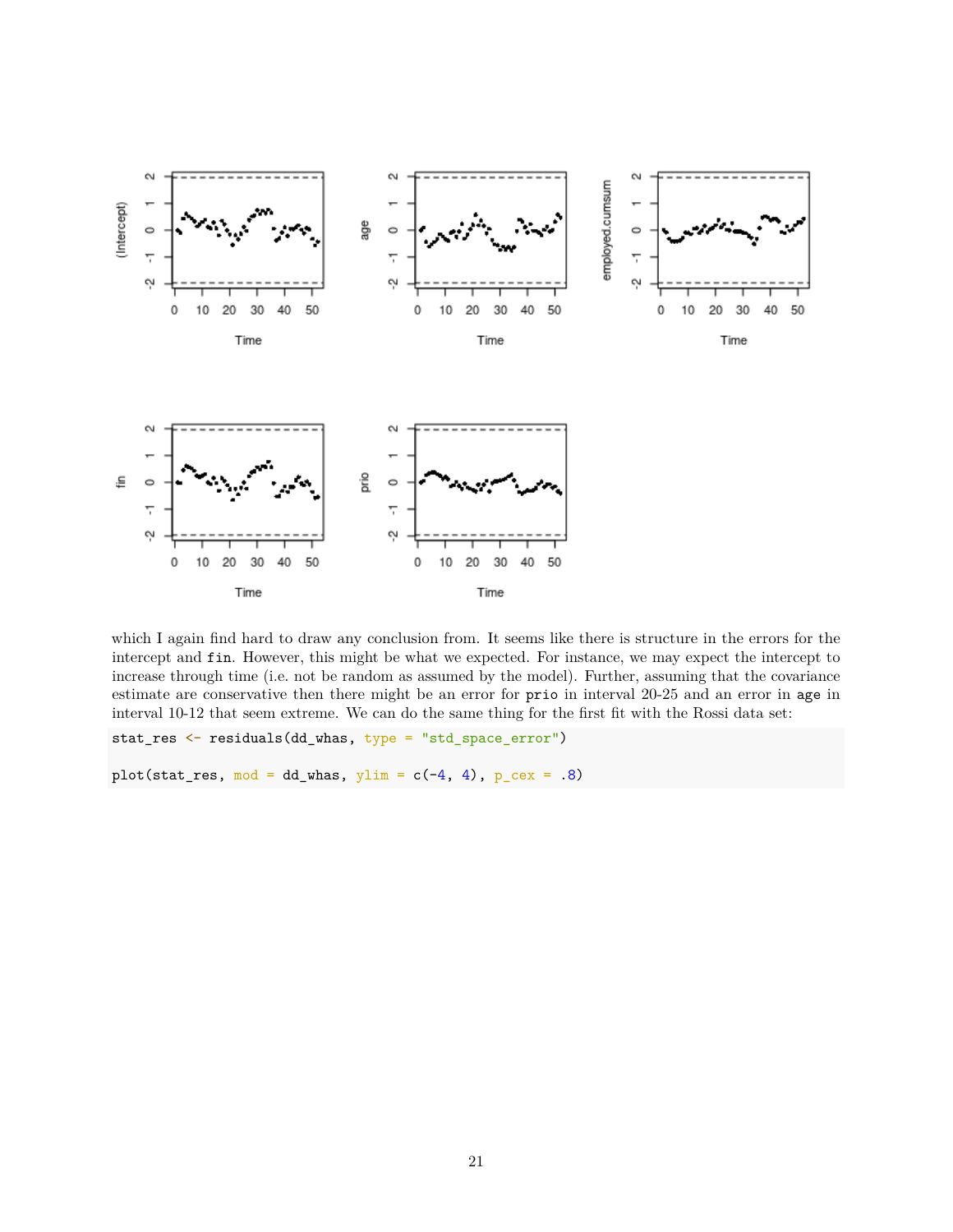

Again, the errors seems to have to low variance to be standard normal apart from one which is more than three standard deviations away. I am not sure what to conclude from this. A question is whether we would see the same for a simulated data set where the true coefficients follows a random walk. We check this in the next paragraph.

**Simmulation** We start by getting a the definition of the test\_sim\_func\_logit function in the dynamichazard package which is not exported. We will use it to simulate the individuals series:

```
sim_func <- with(environment(ddhazard), test_sim_func_logit)
```
Then we simulate the coefficients and plot them:

```
# Simulate the coefficients
set.seed(556189)
betas \leq matrix(rnorm(21 * 4), ncol = 4)
betas[, 1] <- betas[, 1] * 0.25 # reduce the variance of the intercept
betas <- apply(betas, 2, cumsum) # accumulate the innovations
betas[, 1] <- betas[, 1] - 4 # we reduce the intercept
# Plot the simulated coefficients
matplot(betas, col = cols, lty = 1, type = "l")
```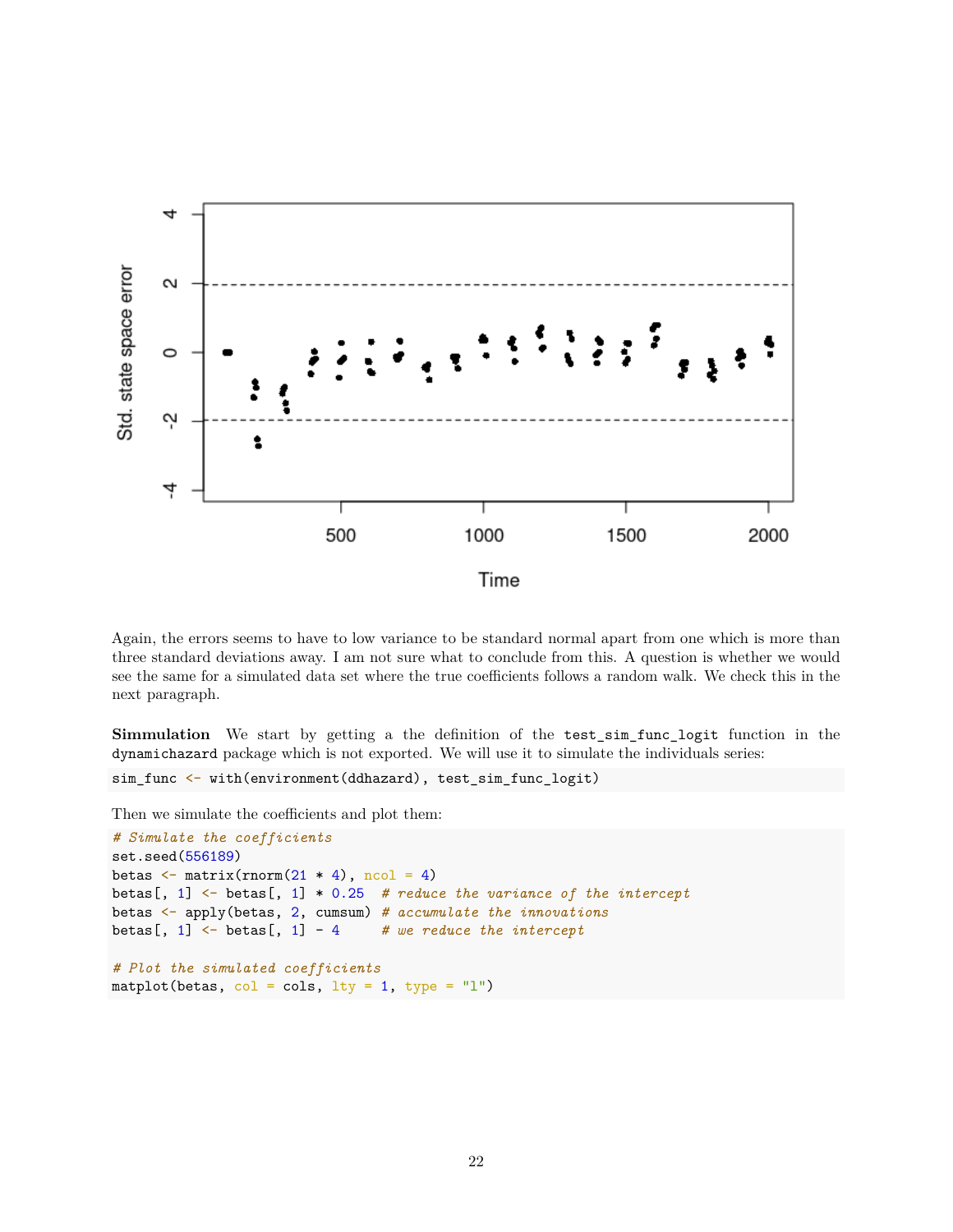

We reduce the variance of the intercept and decrease the intercept to yield a lower baseline risk of an event. The individuals and their outcomes are simulated as follows:

- Each individual start at time 0.
- The individuals covariates are simulated from Unif(−1*,* 1).
- We update the individuals covariate with intervals times drawn from a Exp(1*/*10).

This is done in the following call:

```
# Simulate series
sim dat \leq sim func(
 n_series = 500, # number of individuals
 t_max = 20, # the last stop time
 x_range = 2, # what is the uniform range to draw from
 x_mean = 0, # the mean of the uniform covariates
 n_{vars} = 3, \# 4 - 1 for the intercept
 lambda = 1/10, # lambda in the exponential distribution for time
                    # between updates of covariate vectors
 betas = betas)
```
The first rows of the simulation looks as follows

head(sim\_dat\$res, 10)

## id tstart tstop event x1 x2 x3 ## 1 1 0.00 9.00 1 -0.0764 0.275 0.1445 ## 2 2 0.00 13.00 1 -0.8339 0.357 0.8905 ## 3 3 0.00 16.79 0 -0.6834 -0.535 -0.6035 ## 4 3 16.79 20.00 0 -0.4489 -0.600 0.0503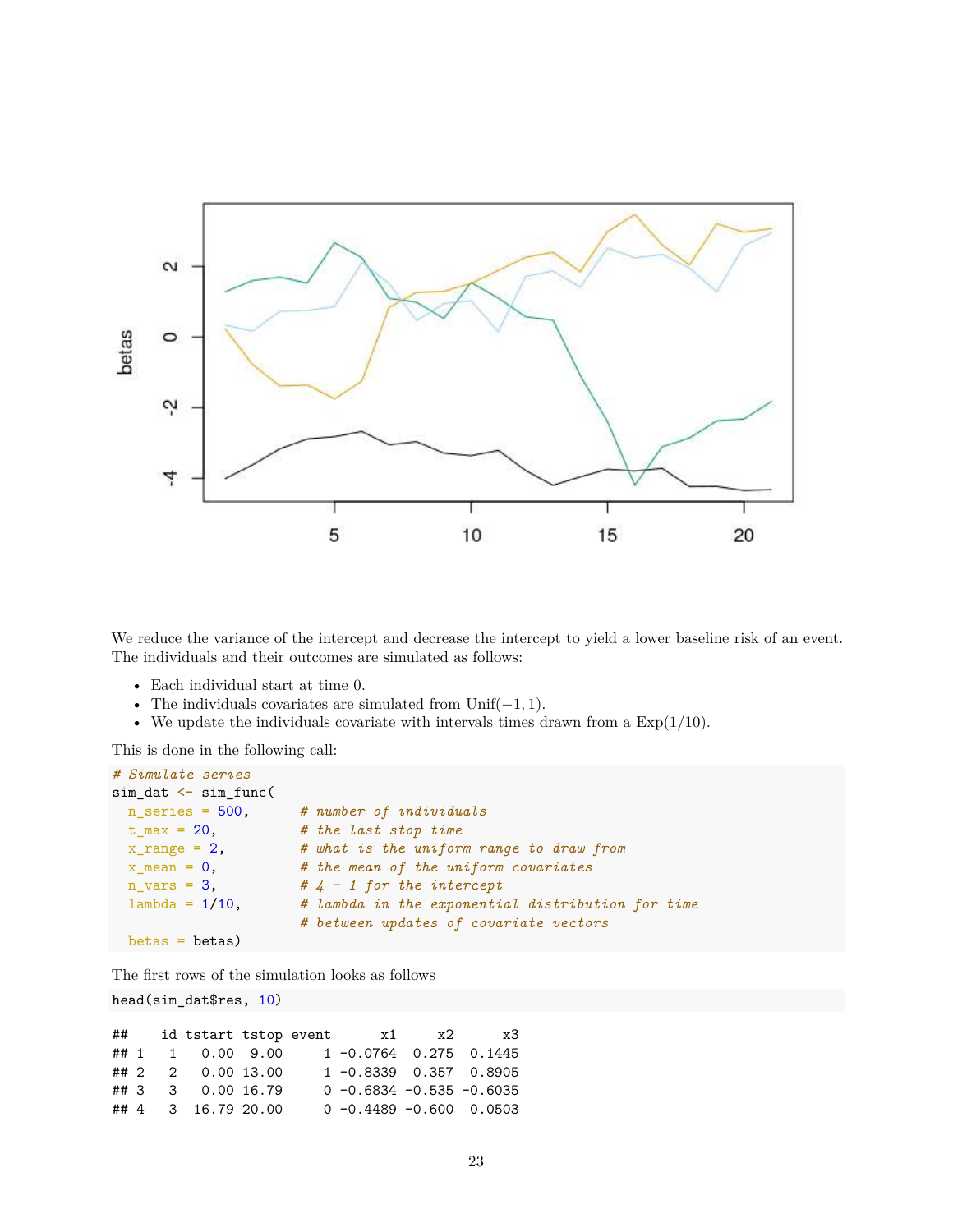## 5 4 0.00 10.00 1 0.2756 0.825 0.2564 ## 6 5 0.00 1.64 0 -0.1247 0.309 -0.5942 ## 7 5 1.64 6.00 1 -0.5084 0.920 0.7204 ## 8 6 0.00 5.00 1 0.2816 0.255 0.2460 ## 9 7 0.00 2.36 0 -0.0337 -0.255 0.3031 ## 10 7 2.36 5.00 1 0.5968 -0.283 0.0303

Next, we estimate the model and compare the estimated coefficients with the fit:

```
f1 <- ddhazard(
  Surv(tstart, tstop, event) \sim x1 + x2 + x3,
  sim\_dat$res, by = 1, max_T = 20, id = sim\_dat$res$id,Q_0 = diag(10000, 4), Q = diag(.1, 4),control = ddhazard</u>control(eps = .001))matplot(betas, col = cols, lty = 1, type = "l")
```
matplot(f1\$state\_vecs,  $col = \text{cols}, \text{ lty} = 2, \text{ type} = "l", \text{ add} = \text{TRUE})$ 



The full lines are the true coefficients and the dashed lines are the estimates. The question is then how the standardized state space errors look. We plot these below

stat\_res <- residuals(f1, type = "std\_space\_error")

plot(stat\_res, mod =  $f1$ ,  $p$ \_cex = .8)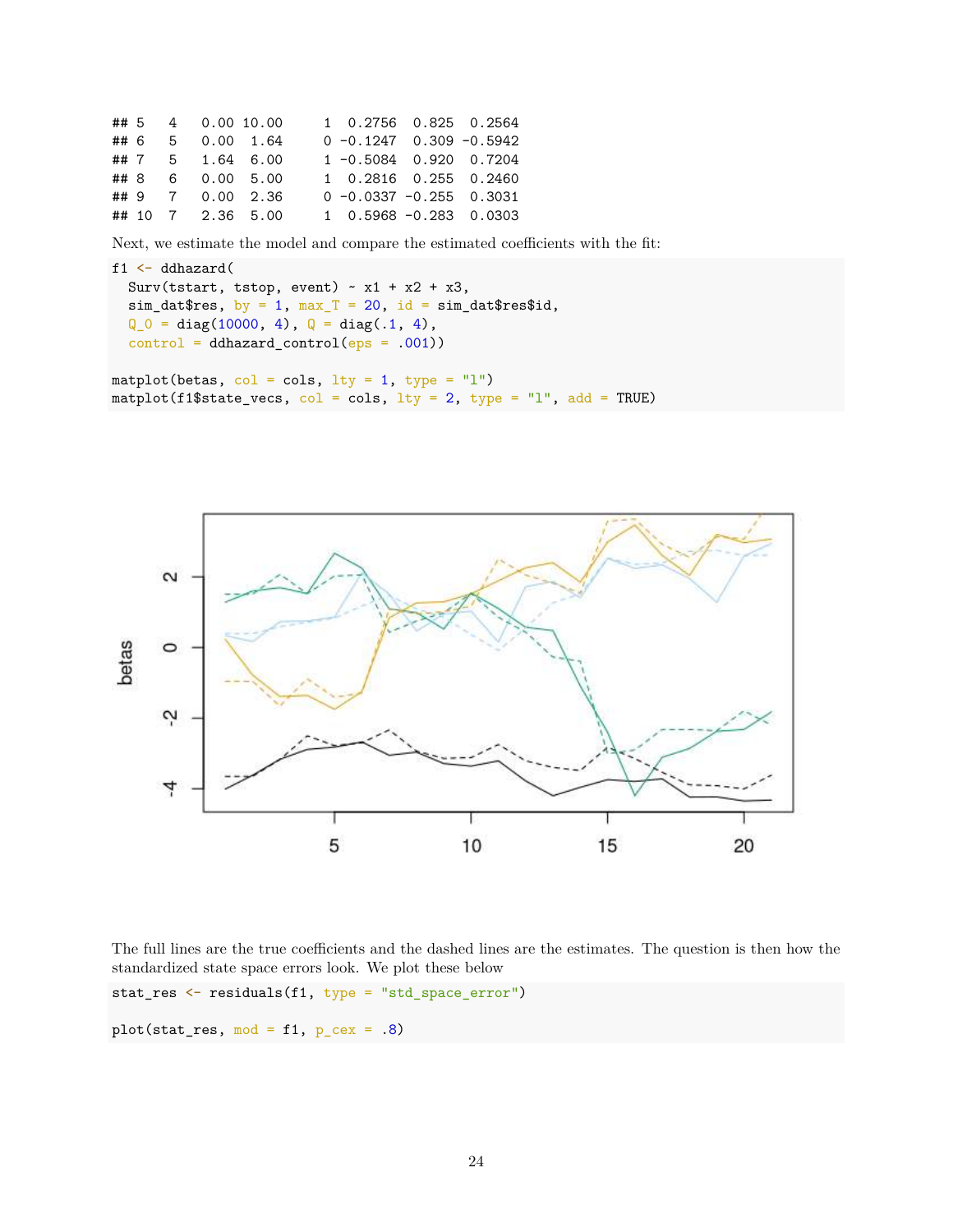

The errors seems more variable than before. We make a QQ-plot below. Apart from one error it seems quite close to a normal distribution.

qqnorm(c(stat\_res\$residuals), pch = 16, cex = .8) qqline(c(stat\_res\$residuals))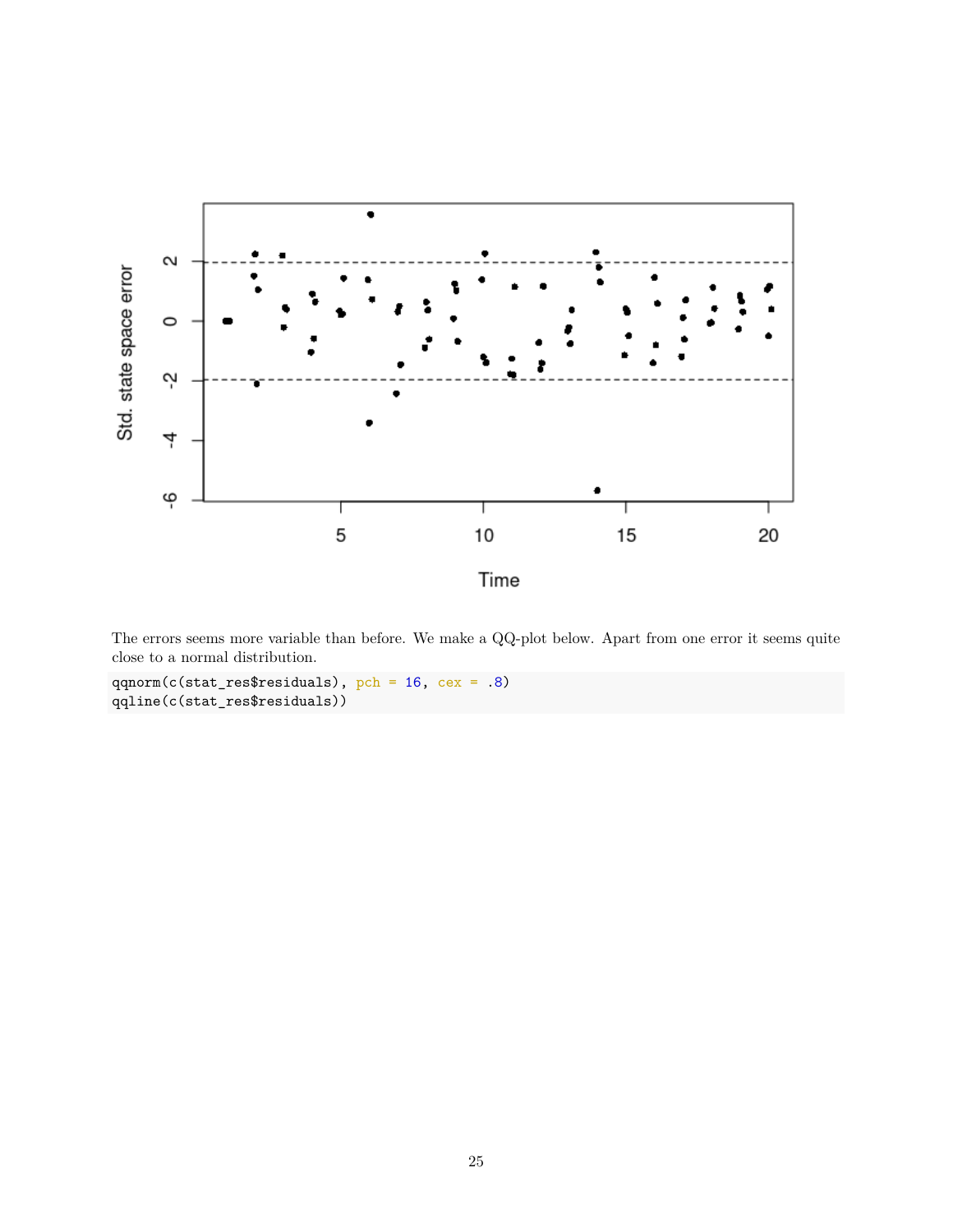

Re-running the above three times gives the following plots: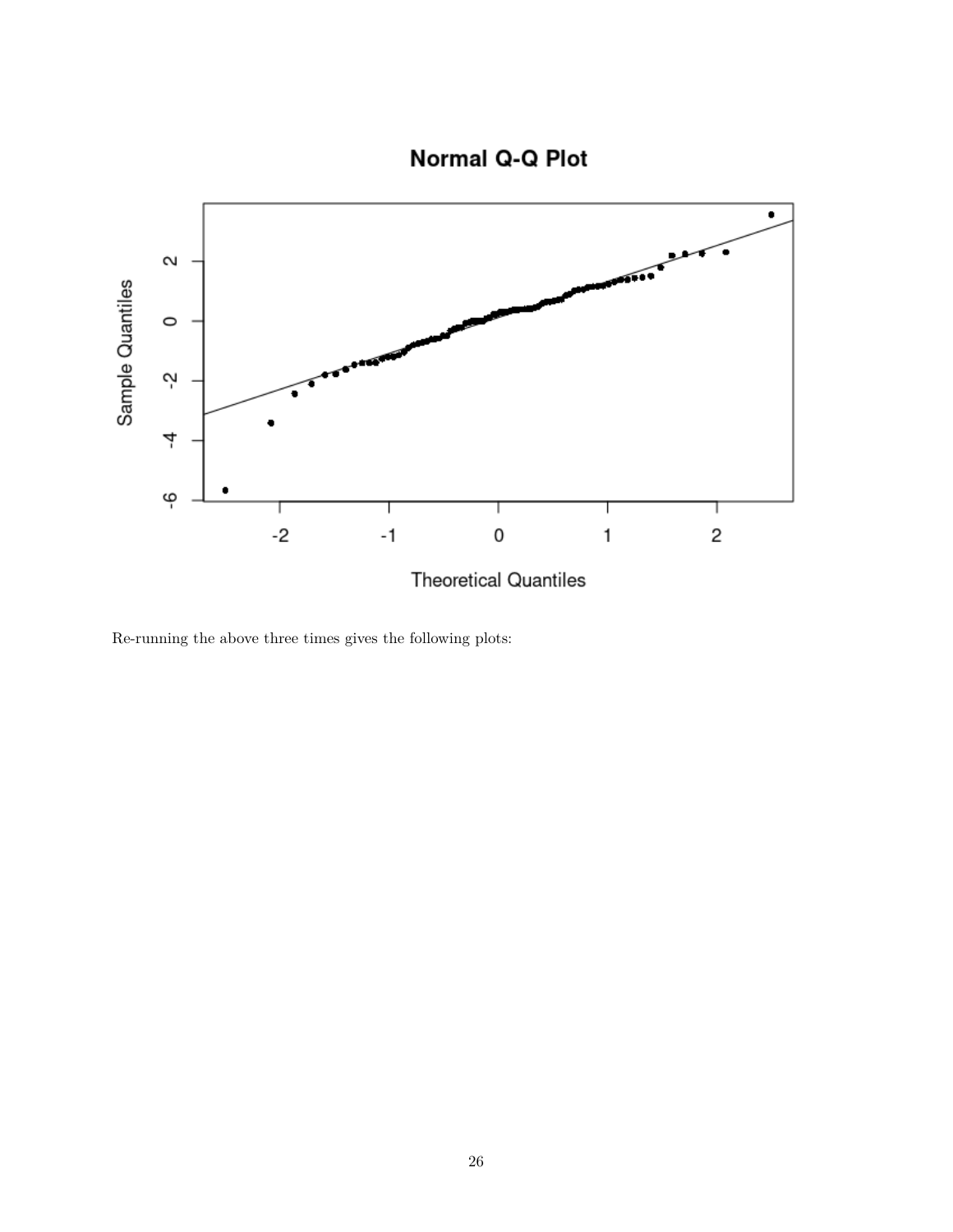

It is worth stressing that neither the initial seed nor the parameters have been selected here to yield a particular result. The take away for me is that the previous finding with the Rossi data set and WHAS data set is an artifact of the data set and model specification and not something we would see if we have an actual random walk model it seems.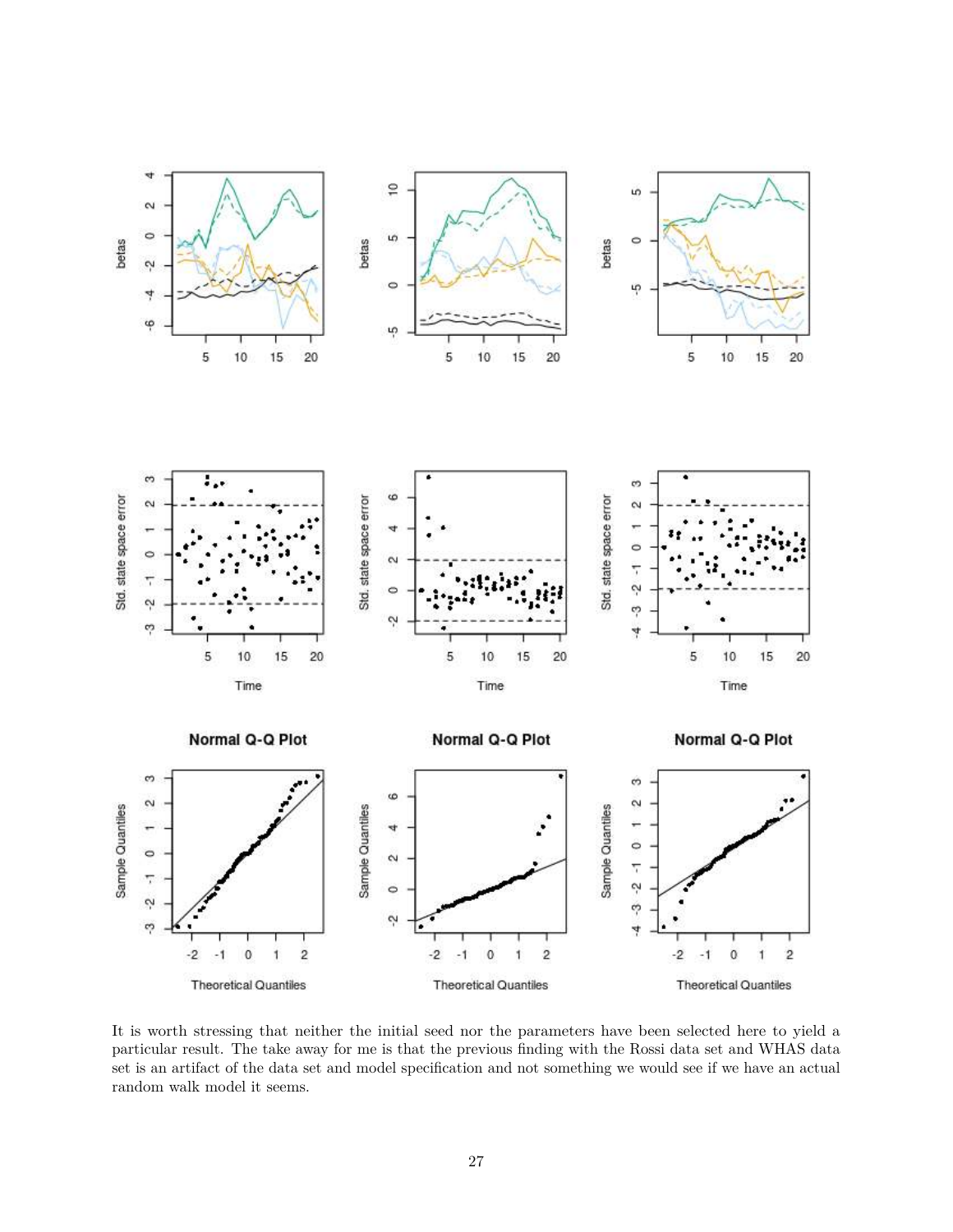#### **Hat values for Worcester Heart Attack Study**

In the following paragraphs, we check hat values for Worcester Heart Attack Study data set. First, we compute them:

```
hats <- hatvalues(dd_whas)
hats_stacked <- stack_hats(hats)
```
Then we compute the cumulated hat values for each individuals and plot against time

```
# Compute cumulated hat values
hats_stacked$hats_cum <- unlist(tapply(
 hats_stacked$hat_value, hats_stacked$id, cumsum))
# Plot the cumulated residuals for each individual
plot(c(1, 20), range(hats_stacked$hats_cum), type = "n",xlab = "Interval number", ylab = "Cumulated hat values")
invisible(
  tapply(hats_stacked$hats_cum, hats_stacked$id, lines,
        col = gray(0, alpha = .2))
```


Interval number

Three individuals seems to stand out. We look at these in the next line:

```
max_cum <- tapply(hats_stacked$hats_cum, hats_stacked$id, max)
is_max \leq order(max_cum, decreasing = TRUE) [1:3]
is_max
```
## [1] 112 12 89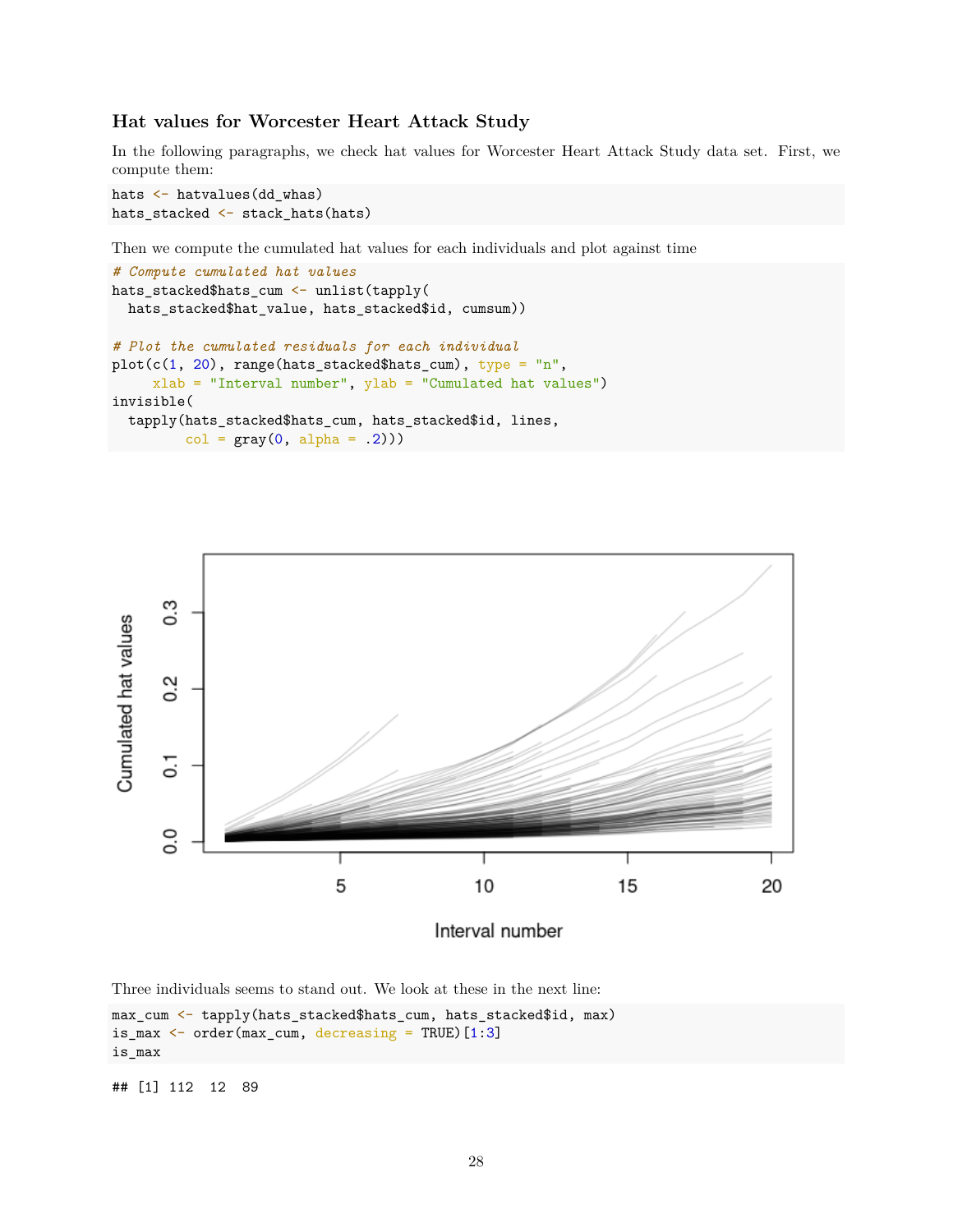```
# The records for these
whas500[is_max, ]
## id lenfol fstat gender age bmi hr cvd
## 112 112 2123 0 1 87 14.8 105 1
## 12 12 1671 1 0 75 28.7 154 1
## 89 89 1553 1 0 95 15.9 62 1
```
One of them has a high heart rate while the two others have a low BMI (below 18.5 is underweight). Another idea is to look at the average up to the given time of the hat values. The motivation is the two lines that end around the 5'th interval either because they die or are right censored. Hence, we normalize by the interval number and plot against time

```
# Averages of hat values
hats_stacked$hats_avg <- hats_stacked$hats_cum / hats_stacked$interval_n
# Plot against time
plot(c(1, 20), range(hats_stacked$hats_avg), type = "n",xlab = "Interval number", ylab = "Avg. hat values")
invisible(
  tapply(hats_stacked$hats_avg, hats_stacked$id, lines,
         col = gray(0, alpha = .2))
```


Interval number

Indeed the two stands. Hence, we look further at the five largest values:

```
max_avg <- tapply(hats_stacked$hats_avg, hats_stacked$id, max)
is_max_avg \leq order(max_avg, decreasing = TRUE) [1:5]
is_max_avg
```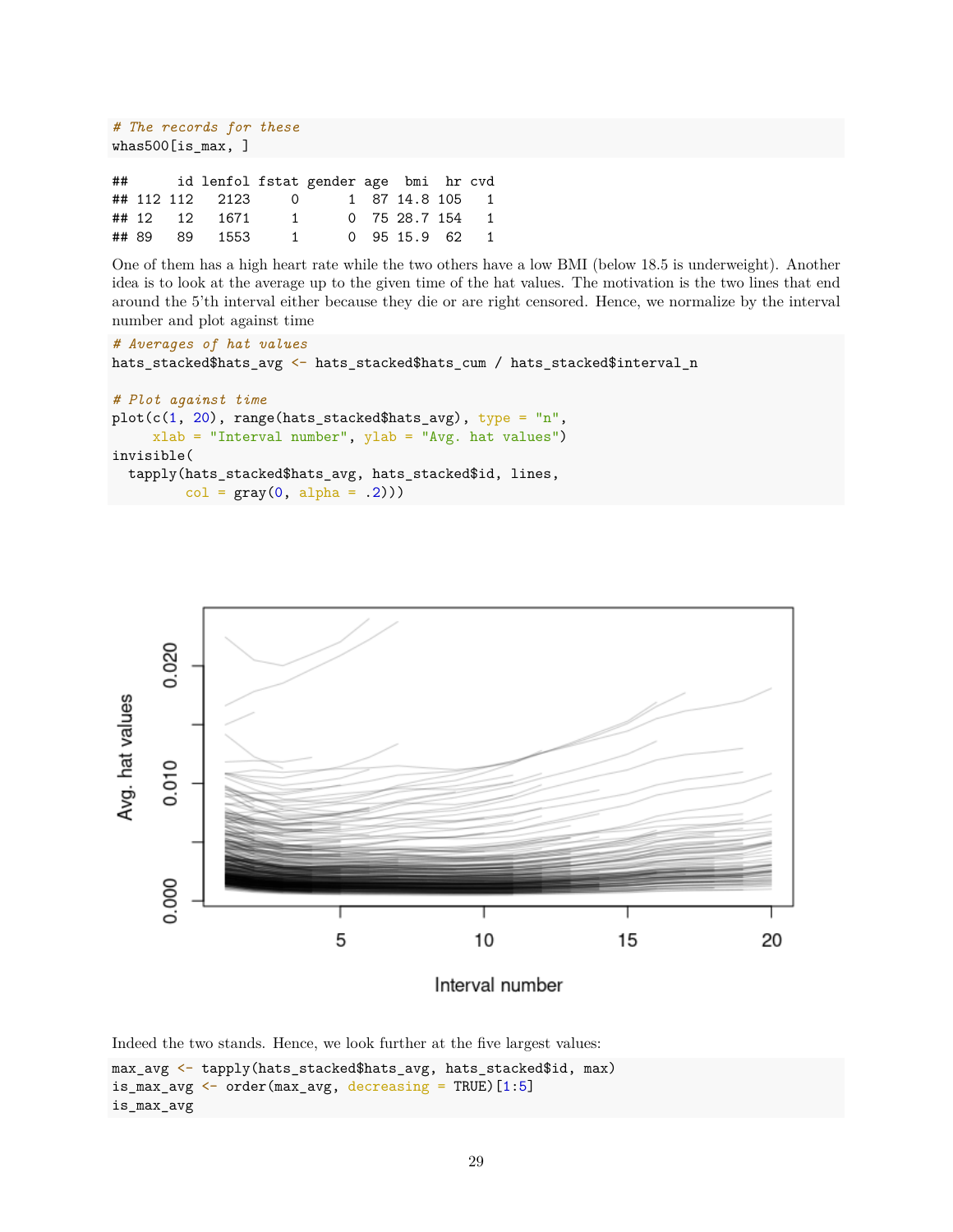## [1] 472 389 112 12 99

```
# The records for these
whas500[is_max_avg, ]
```

| ## |       |            |                 |                | id lenfol fstat gender age bmi hr cvd |                   |                |
|----|-------|------------|-----------------|----------------|---------------------------------------|-------------------|----------------|
|    |       | ## 472 472 | 626             | $\overline{0}$ |                                       | $0$ 72 25.4 186 1 |                |
|    |       | ## 389 389 | 646             | $\mathbf{1}$   |                                       | 1 104 23.8 92     | $\Omega$       |
|    |       |            | ## 112 112 2123 | $\Omega$       |                                       | 1 87 14.8 105 1   |                |
|    |       |            | ## 12 12 1671   | $\overline{1}$ |                                       | 0 75 28.7 154     | $\overline{1}$ |
|    | ## 99 | 99.        | $\overline{7}$  |                | $\mathbf{1}$                          | 0 74 20.5 157     | $\Omega$       |

The two new ones with the highest values are one who is old and another with an extreme heart rate (a typical rule rule of thumb is that the maximum heart rate is 220 less your age!). In order to show this, we make the following plots:

```
# Setup parameters for the plot
cols <- rep("Black", 500)
cols[1:500 %in% is_max_avg] <- "Blue"
cols[1:500 \text{ %in\% is\_max}] <- "Red"
cexs <- ifelse(cols != "Black", par()$cex * 1.25, par()$cex * .75)
pchs \le ifelse(whas500$fstat == 1 & whas500$lenfol \le 2000, 16, 1)
```
plot(whas500[,  $c("age", "hr", "bmi")$ ],  $pch = pchs, cex = cexs, col = cols)$ 



Filled circles are cases and non-filled circles are censored. The blue dots are the ones with a high maximum average hat value while the red one have both a high maximum average and a high cumulative hat values.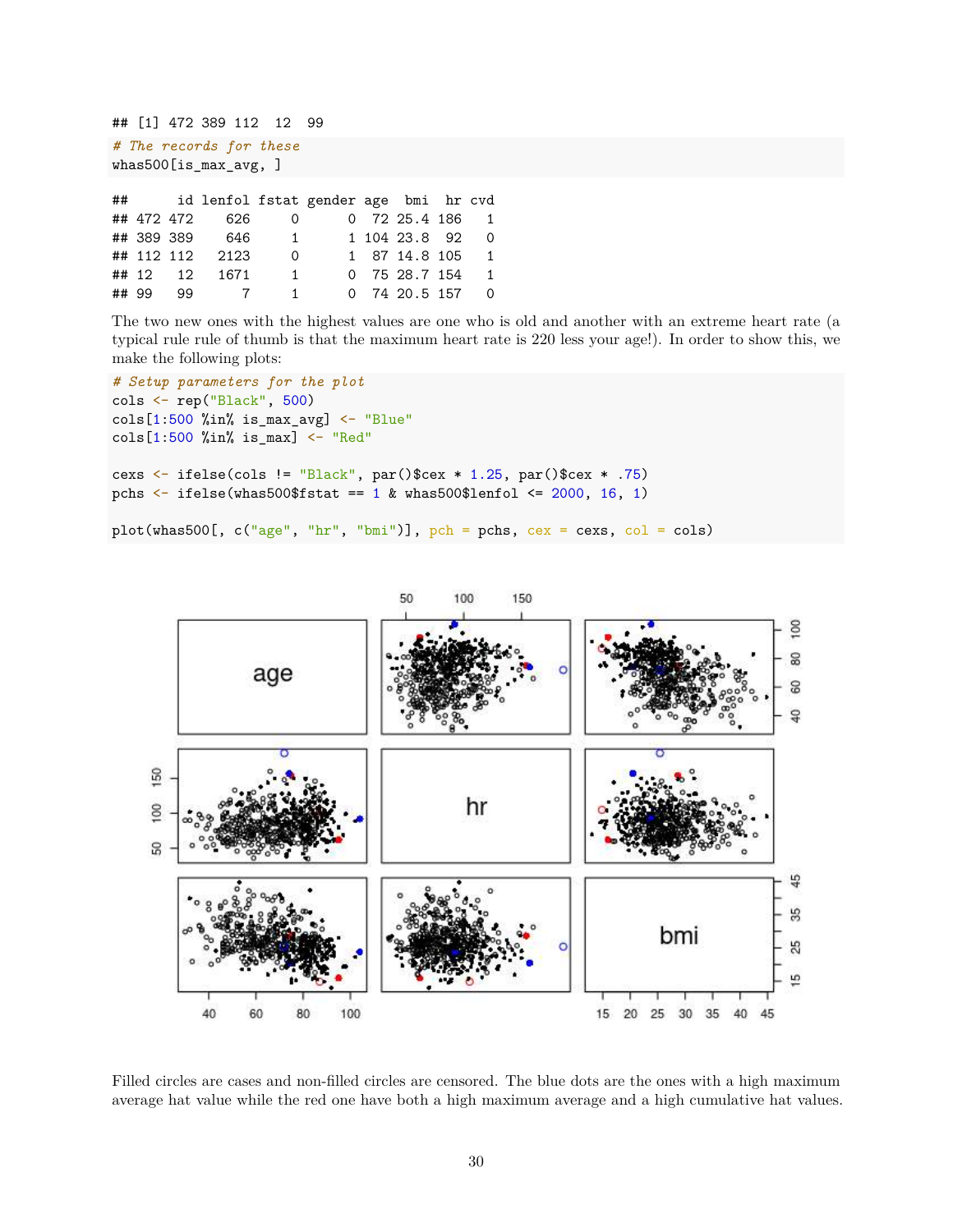Plotting against time shows the censoring is is clustered in time as shown in the next two plots:

```
plot(whas500$lenfol, whas500$hr, col = cols, pch = pchs,
     xlab = "Follow-up time", ylab = "Heart rate")
```


plot(whas500\$lenfol, whas500\$age, col = cols, pch = pchs, xlab = "Follow-up time", ylab = "Age")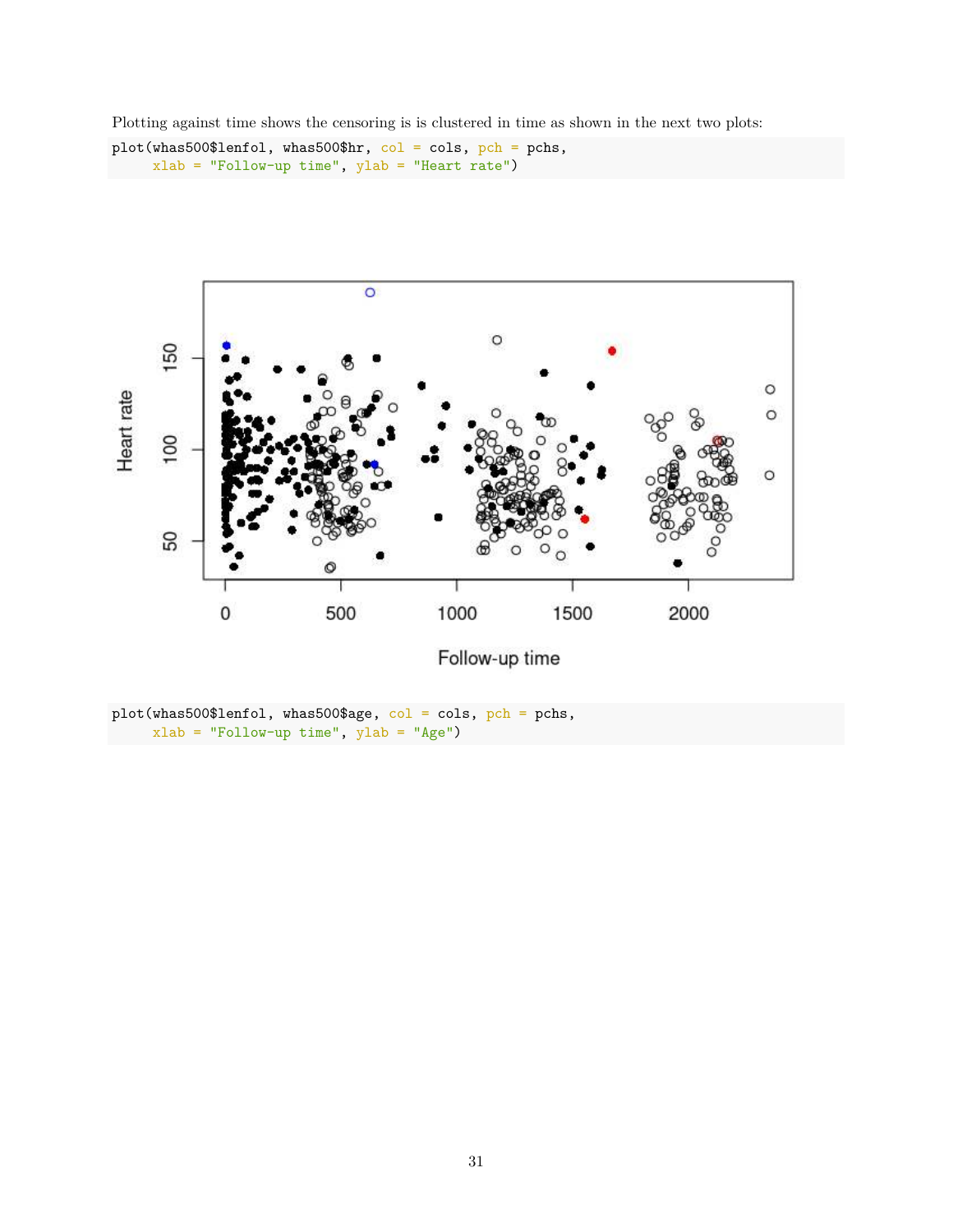

This could motivate us to stop the slightly before the last cluster of censoring of individuals occurs. Thus, we set the final time (the max\_T argument to ddhazard) to 1700 instead of 2000 in the next code block where we re-estimate the model. Further, we make a fit without the "extreme" individuals:

```
dd_whas <- ddhazard(
  Surv(lenfol, fstat) \sim age + bmi + hr + cvd,
  data = whas500, by = 100, max_T = 1700,
  Q_0 = diag(10000, 5), Q = diag(.1, 5),control = ddhazard_counto1(eps = .001))dd_whas_no_extreme <- ddhazard(
  Surv(lenfol, fstat) ~ age + bmi + hr + cvd,
  data = whas500[-c(is_max, is_max_avg), ], # we exclude the "extreme" persons
  by = 100, max_T = 1700,
  Q_0 = diag(10000, 5), Q = diag(.1, 5))
```
We plot the two sets of predicted coefficients next:

```
par(mfcol = c(2,3))for(i in 1:5){
  plot(dd_whas, cov_index = i)
  plot(dd_whas_no_extreme, cov_index = i, add = TRUE, col = "DarkBlue")
}
```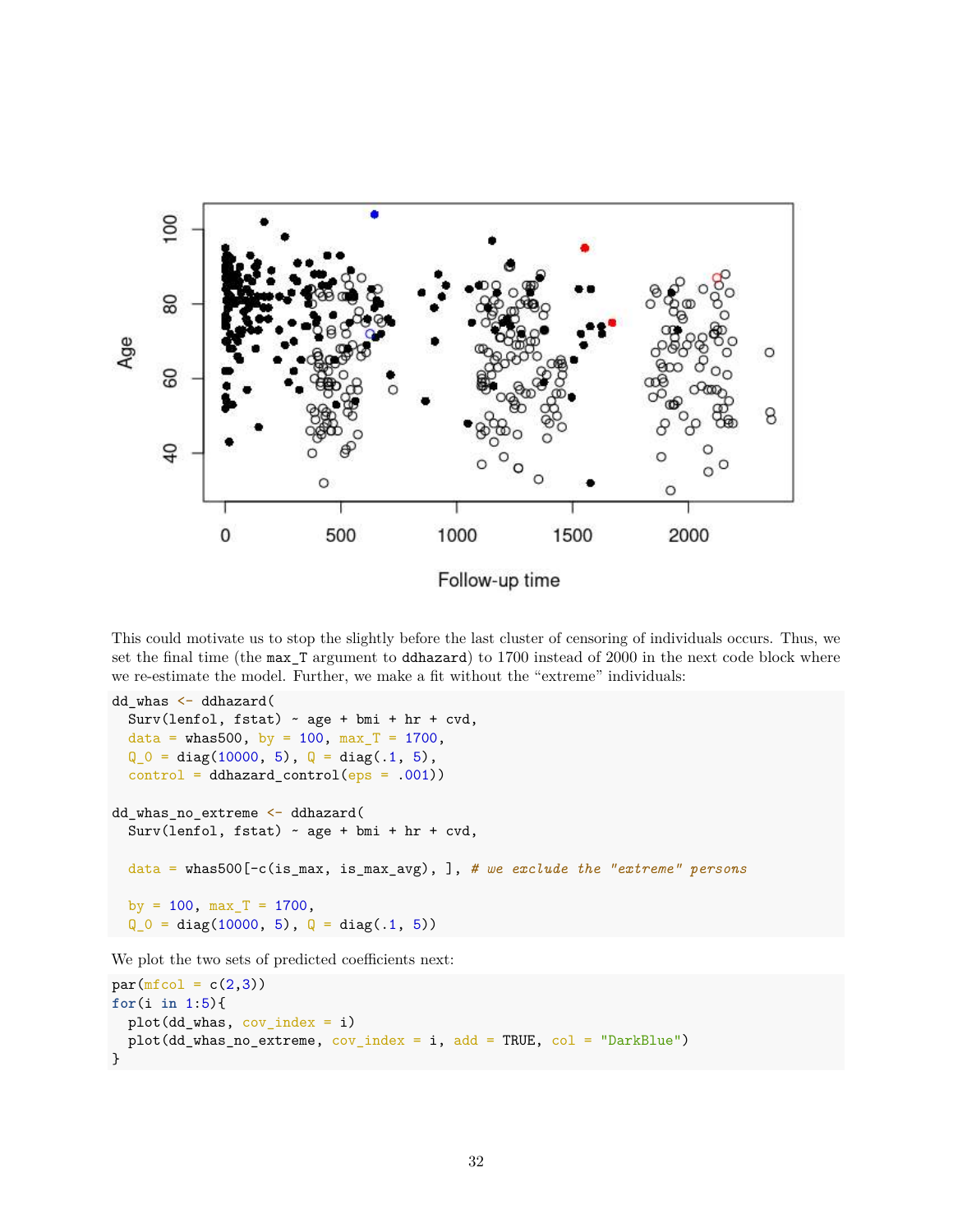

The blue line is the predicted coefficients without the "extreme" individuals. The difference seems minor

## **Function definitions**

The functions used in this vignette that are no included in the package are defined below:

```
stack_hats <- function(hats){
  # Stack
  resids_hats <- data.frame(do.call(rbind, hats), row.names = NULL)
  # Add the interval number
  n_rows <- unlist(lapply(hats, nrow))
  interval_n <- unlist(sapply(1:length(n_rows), function(i) rep(i, n_rows[i])))
  resids_hats \leftarrow cbind(resids_hats, interval_n = interval_n)
  # Sort by id and interval number
  resids hats \leftarrowresids_hats[order(resids_hats$id, resids_hats$interval_n), ]
  resids_hats
}
stack_residuals <- function(fit, resids){
  if(!inherits(resids, "ddhazard_residual"))
    stop("Residuals must have class 'ddhazard_residual'")
```